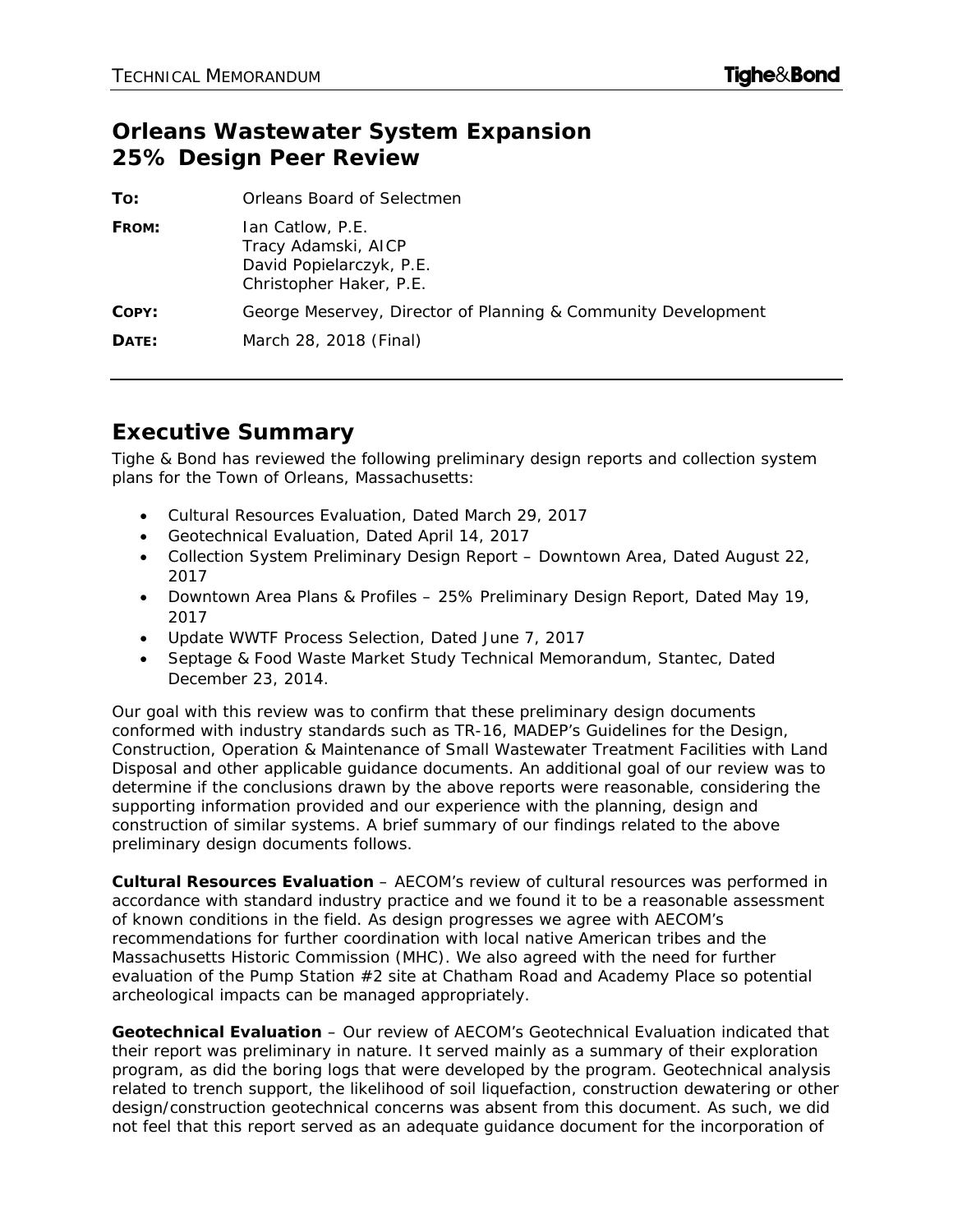geotechnical concerns into the bid documents. We recommend that additional information be developed in this regard to address soil and groundwater issues. This is particularly true in areas where relatively deep, open cut, sewer installation is proposed.

**Collection System Preliminary Design Report** – AECOM's preliminary design report presents a discussion of pros and cons for low pressure sewers, gravity sewers, vacuum sewers, STEP systems, and STEG systems. Non-cost differentiators were considered in conjunction with a 20-year life cycle cost assessment (LCCA) for each of these systems, as well as two hybrid alternatives that include gravity/low pressure sewers and gravity/STEP sewers.

- Collection System Alternatives Tighe & Bond believes that the collection system alternatives considered by this analysis are appropriate. AECOM's recommendation to utilize a hybrid system of low pressure sewers and gravity sewers relies on proven technology that is widely used across the region.
- Design Guidelines Our review confirms that AECOM generally adhered to published design guidelines with respect to the estimation of flows and sewer system design criteria. Our review highlighted several areas where we thought additional detail regarding the design intent, or important design elements, would be beneficial.
- Operation & Maintenance Costs Regarding collection system operation and maintenance (O&M) costs, Tighe & Bond found that AECOM's memorandum could benefit from a better accounting of labor costs associated with the maintenance of mechanical systems. This includes low pressure sewers, STEP systems and centralized pump stations. We also noted that AECOM has budgeted for the annual replacement of 5% of the low-pressure grinder pumps and STEP pumps, while our research and experience indicates that the design life of these pumps is typically only 10 years. Based on this design life, a replacement rate of 10% per annum is appropriate. These updates and several other minor clarifications regarding O&M costs should be made prior to updating the LCCA as described above. Once the LCCA has been updated for each of the alternatives, AECOM should restate the alternative rankings. While we do not anticipate a significant shift in the outcome of the LCCA, we believe that addressing the recommendations of our review will yield a more complete accounting of sewer ownership costs.
- Life Cycle Costs The two lowest life cycle cost alternatives identified by this analysis were low pressure sewers with a net present value of \$23.3M, followed by a hybrid system of gravity and low pressure sewers with a net present value of \$28.0M. We are in general agreement with AECOM's technical approach to performing the LCCA. However, we noted several instances where we felt that unit costs were low and/or missing for collection system components. We also noted that in the instance of gravity sewers, the design life of pipes and manholes can exceed 50 years with relatively low maintenance costs, while other pumped systems will have significant ongoing costs across this period. To account for this we recommend that AECOM extend their LCCA out to 50 years. These discrepancies should be addressed, and the LCCA updated, to ensure that the least cost alternative has not changed.

**Downtown Area Plans & Profiles** – Our review of AECOM's plan and profile views for new sewers in the downtown area confirms that the collection system has generally been designed in accordance with industry standards. The work presented is typical for the 25% level of design development stated on the plans. Our review notes several concerns related to design flows/proposed pipe sizes, potential utility conflicts, trench support/dewatering, and traffic control during construction. We fully expect these issues to be resolved as the design advances.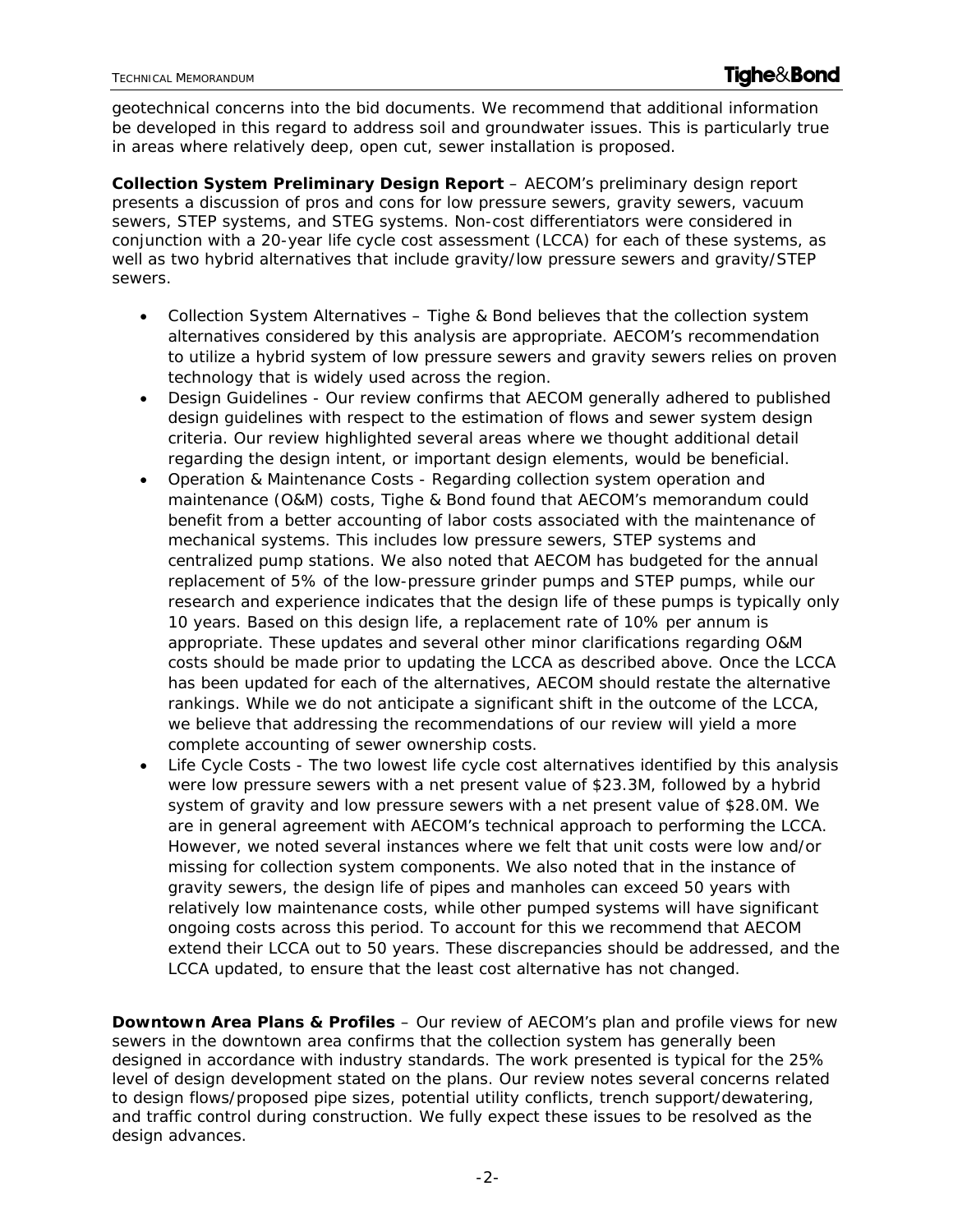**Wastewater Process Selection** – AECOM has reevaluated the previously recommended membrane bioreactor (MBR) technology against sequencing batch reactor (SBR) technology. We agree that either of these treatment technologies would provide adequate treatment for the Town's wastewater. Our detailed review, and the outline below, highlight several areas where the design of both systems could be refined and cost impacts evaluated prior to finalizing a decision.

- Flows & Loadings AECOM's memorandum begins by attempting to define flows and loads for the new WWTF. The report states that anticipated flows are based on a septage flow rate of 6 million gallons per year, and an average annual commercial/residential flow rate of 163,200 gallons per day (GPD). Our review noted that influent septage pollutant concentrations were not explicitly stated, and this made it difficult to confirm design loading assumptions. Additionally, AECOM has distributed the 6 million gallons per year of septage across 365 days, while it will likely only be collected during the typical work week or for 250 days per year. This would increase the typical daily volumes to 24,000 GPD. While this was a small volumetric change, it could result in a significant loading change since septage can be almost 40 times stronger than typical municipal wastewater. We also found that AECOM utilized conservative peaking factors to determine the maximum day flow rates for the plant. In this instance, we recommend closely reviewing newer systems built with similar materials and techniques to determine peak day peaking factors. We suspect this will reduce the peak day peaking factor from 2.8 to something closer to 2.0 which will in turn reduce equipment and tank volumes throughout the facility.
- Discharge Limits AECOM's memorandum cites anticipated permit limits of 30 mg/l for BOD and TSS and 10 mg/l for nitrogen. While these are typical limits issued by MADEP, Tighe & Bond noted that the Town's groundwater discharge permit will be subject to detailed MADEP review and a public comment period. It would be appropriate to finalize the groundwater discharge permit soon, or otherwise confirm with stakeholders that these limits are appropriate. Ongoing work by the Massachusetts Estuary Program (MEP) could recommend lower limits. If the Town's 2015 Consensus Plan adequately addressed this issue it should be stated in this memorandum.
- SBR vs. MBR Treatment Processes The preliminary design memorandum uses the flow estimates and effluent limits described above to develop two competing design concepts for membrane bioreactor (MBR) treatment and sequencing batch reactor (SBR) treatment. We found that these designs have generally been developed in accordance with industry standards, such as TR-16 and MADEP's *Guidelines for the Design, Construction, Operation & Maintenance of Small Wastewater Treatment Facilities with Land Disposal*. One area where the memorandum deviated from these guidelines was in its lack of a process flow diagram annotated with the mass-balance of pollutants moving through the facility. These figures are required by MADEP and should be added for both alternatives to indicate key process design parameters such as aeration requirements and internal recycle flow rates, which were absent from the report. Without this data or manufacturer proposals, it was difficult to confirm several claims made in the text.
- Equipment and Processes Tighe & Bond also reviewed design information regarding screening, flow equalization, odor control, sludge storage, sludge thickening and septage receiving facilities. In each of these processes, we identified additional data required to complete an accurate review and/or design alternatives that we felt could benefit the project. In many cases, issues we have highlighted would have an impact on capital or life cycle costs for one or both treatment alternatives. AECOM should address these concerns before advancing the design.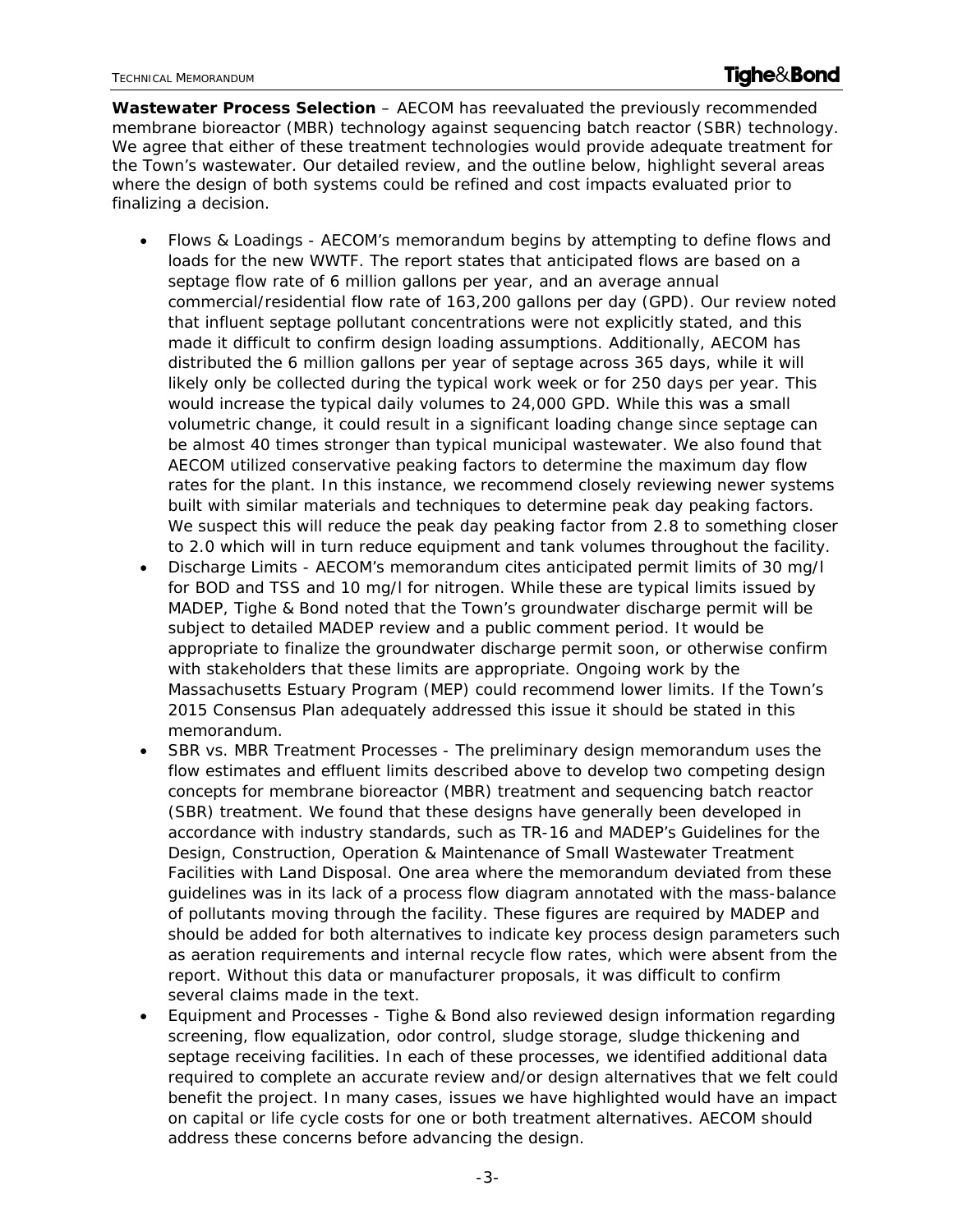- Construction Costs Our review of AECOM's life cycle cost analysis for the WWTF found that estimates provided a reasonable level of detail given the level of design development. Furthermore, construction contingencies and allowances for Contractor overhead and profit were in line with industry norms. We noted in our analysis that AECOM utilized concrete pricing of between \$700 and \$830 per cubic yard, and our review of recent bids and discussions with contractors suggest that this could be 20% or more below market rates. Average labor rates also appeared to be based on RS Means estimating manual and labor costs from a project in Pittsfield, MA. Since this project will be subject to Massachusetts Prevailing Wage rates, we believe that the estimate could be improved by utilizing prevailing wage data for Cape Cod which we expect to be higher. While addressing both issues will likely increase project costs, those below market rates were applied equally to SBR and MBR alternatives, and do not appear to have impacted LCCA outcomes. It was also noted in our review that equipment costs for influent screening, MBR systems, SBR systems, and UV disinfection equipment all originated from the same local manufacturer's representative. While we do not believe there is any impropriety here, we felt that this approach could be susceptible to inadvertent bias and we recommend obtaining competing quotations from other vendors. Following AECOM's response to the design issues identified in our report, as well as the above cost issues, we recommend that the capital costs for both alternatives be updated and presented to the Town.
- Operation & Maintenance Costs Tighe & Bond's review of WWTF operation and maintenance (O&M) costs identified process modifications and data gaps that should be addressed before the O&M cost estimate is finalized. These deficiencies focused on the areas of: sludge storage odor control and mixing air; disc filter cleaning; disc filter backwashing; and bioreactor power costs. We also noted that the analysis did not account for disc filter media replacement, and recent quotations we've reviewed for similar products suggest that media should be replaced ever 7 to 10 years. Similar to the capital cost updates, we found that the above issues should be addressed before finalizing the O&M cost estimates.
- Life Cycle Costs AECOM combined the capital and O&M cost estimates described above to develop an LCCA for the SBR and MBR alternatives. While we agree with their general approach to this analysis, we feel that the open issues highlighted by our report should be resolved and the LCCA updated before the results of the analysis are affirmed. It was also noted that the primary objective of AECOM's LCCA was to compare two treatment alternatives. Consequently, many costs related to staffing, sludge disposal, lab fees, energy and other parameters were omitted from the analysis. While we agree with this approach for an analysis of alternatives, the Town should also request a more detailed estimate of capital and O&M costs be developed so that rate payer impacts can be fully evaluated. It was also noted in our review that the LCCA did not consider the STEP alternative which had the third lowest present worth cost in the collection system analysis. This alternative has the potential to reduce influent loadings from the collection system at the WWTF, and we believe that it is appropriate for AECOM to at least address these impacts in their memorandum to show that process volumes are not altered significantly under this alternative. It is also worth noting that changes to the collection system LCCA recommended by our review could change the ranking of STEP systems in relation to other systems under consideration. We suspect that this could make STEP less favorable than it is currently.

**Project Schedule** - Tighe & Bond's review of AECOM's proposed project schedule suggests that the current proposed schedule should be expanded to include an additional 12 months. This extension is to account for a longer design period of up to 12 months, a bid period of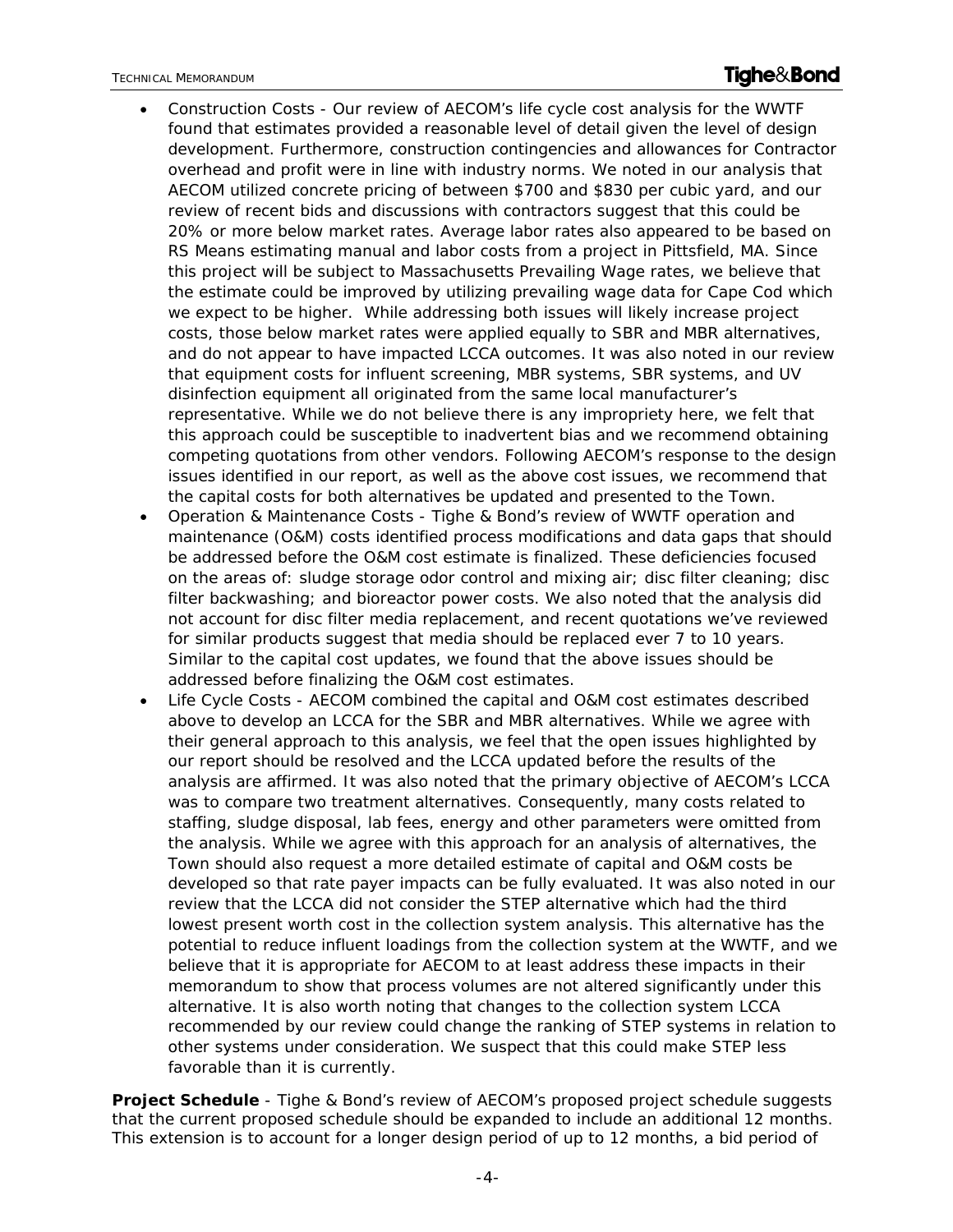roughly 4 months, and a construction duration of up to 24 months. It is also worth noting that these extensions would allow the Town to conduct a pre-procurement of the biological treatment system under MGL Ch 30b, and prequalify General Contractors and Subcontractors as required by MGL Ch 149.

**Septage & Food Waste Study** – Tighe & Bond's review of the Stantec Septage and Food Waste Study found that recommendations that the Town not construct an anaerobic digester for food waste and sludge were appropriate based on the availability of local food stocks to support the system. We also felt that Stantec's assessment of available septage quantities on the mid and outer-Cape was reasonable based on the research presented. Septage tipping fees of up to \$0.14/gallon were also supported by Stantec's analysis of alternate disposal sites and the hauling cost to reach those sites.

**Sewer User Rate Impact** – While not a stated goal of the wastewater process selection memorandum, Tighe & Bond believes that it is an appropriate point in the Town's process to provide comprehensive project cost estimates which can be used to assess rate payer impacts. These estimates would clearly be preliminary, and subject to change over time. However they could also serve as a valuable tool to build public support and weigh project financing options.

**Recommendations** – After reviewing the documents outlined above, and in the report that follows, Tighe & Bond recommends that AECOM revise or clarify substantial portions of their preliminary design documents related to the Geotechnical Evaluation, the Collection System Preliminary Design Report, and the Updated Wastewater Process Selection memorandums. Performing these updates will result in changes to both capital and O&M cost estimates that must then be re-evaluated using the LCCA approach that AECOM has established. Following an update of the LCCA based on our comments, we recommend that the Town revisit its decision to proceed with a hybrid low pressure/gravity sewer system and an SBR based WWTF.

## **Scope of Review**

Tighe & Bond has developed the following design review summary in response to the Town of Orleans' request for qualifications (RFQ) statements titled: "*Independent Engineering Review of 25% Design of Wastewater System for Downtown Orleans*", and our subsequent agreement with the Town dated January 9, 2018. Through the RFQ, the Town established the following objectives for the design review:

- Reasonableness of estimates of flows and quantities for wastewater, I/I, septage, wastewater treatment biosolids under current and future conditions;
- Conformance of collection and treatment facility design with applicable state and county standards. This includes TR-16 and the MassDEP Guidelines for the Design, Construction, Operation & Maintenance of Small Wastewater Treatment Facilities with Land Disposal;
- Suitability of wastewater treatment plant, septage and biosolids process design criteria and design details;
- Independent assessment of the wastewater collection and treatment options;
- Reasonableness of cost estimates for collection and treatment facilities. This includes unit construction costs, construction related costs, engineering costs, contingencies, lateral connection costs, and other cost factors;
- Reasonableness of estimated implementation phasing and construction durations;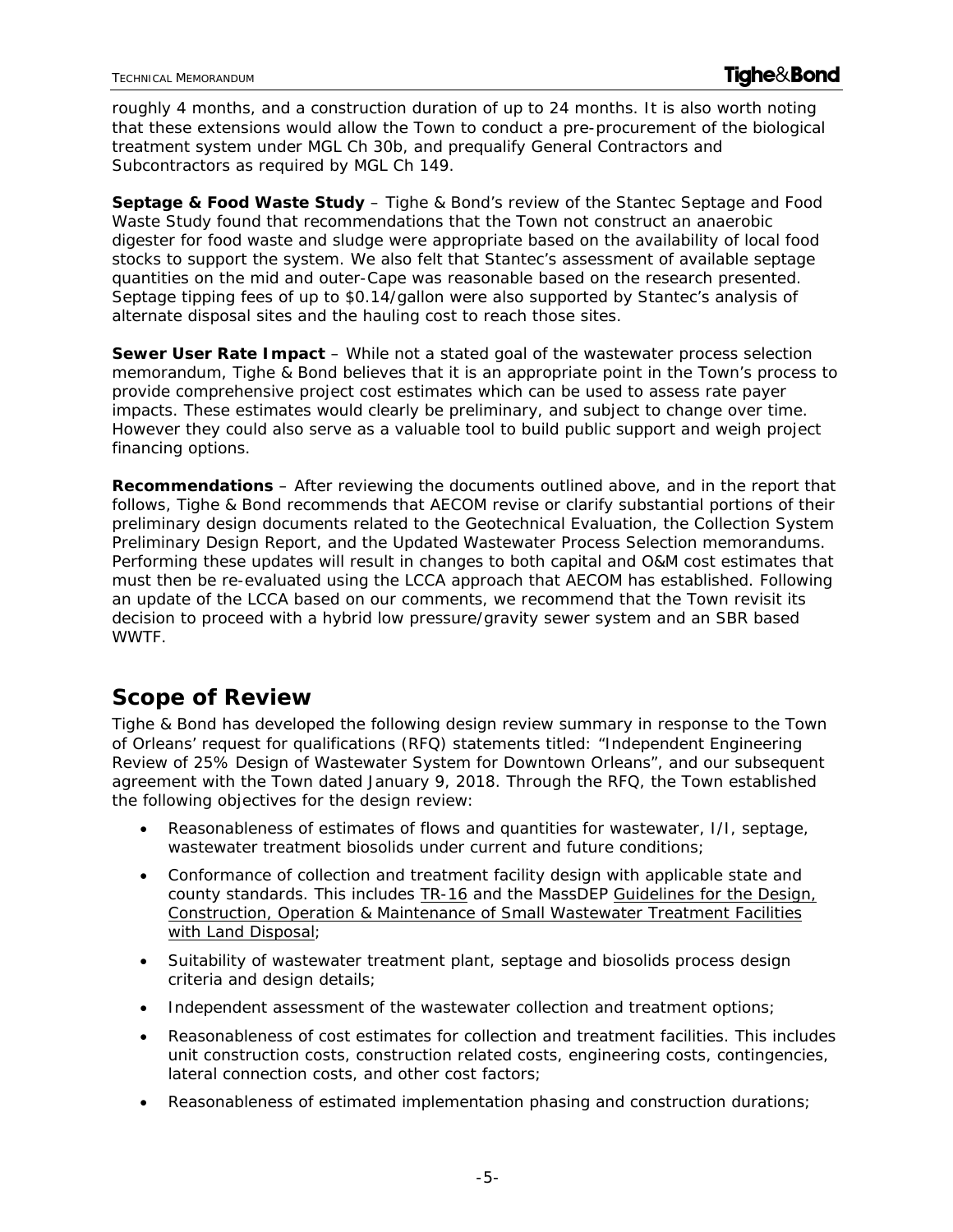- Reasonableness of estimated operation and maintenance costs for collection and treatment facilities;
- Adequacy of related planning and engineering studies.

The subsections that follow address the above review objectives as they relate to each of the preliminary design documents provided by the Town for review.

# **1 Cultural Resources Evaluation**

The peer review of the Cultural Resources Evaluation included the review of the memorandum provided by the Town of Orleans. This consisted of a review for compliance with applicable local, state, and federal regulations, including: the Antiquities Act (M.G.L. c. 9 §§ 26 through 27c as amended by St. 1988, c. 254), Massachusetts Unmarked Burial Law (M.G.L. c. 38, § 6), Massachusetts Historical Commission (MHC) regulations (950 CMR 70), Protection of Properties Listed in the State Register of Historic Plans regulations (950 CMR 71), and Section 106 of the National Historic Preservation Act of 1966.

We offer the following comments for the Town's consideration:

- 1. The Cultural Resource Evaluation memorandum provided by AECOM and Public Archaeology Laboratory (PAL) assessed the sensitivity of the project area for the potential to contain previously unrecorded archaeological sites based on background research and a walk/drive-over field assessment of the project area. This is typical for projects of this size and complexity.
- 2. The project area sensitivity assessment assumed that the project does not have the potential to affect historic structures or landscapes. However, the proposed location of Pump Station #2 is an open, grassy park at the intersection of Chatham Road, Academy Place, and Main Street. It is also noted as the site of three war memorials listed in the State Register of Historic Places, and potentially the site of the former Rock Harbor Academy and Snow Library. The potential construction impacts of Pump Station #2 on historic structures should be investigated further as design advances.
- 3. The archaeological sensitivity assessment was based on key environmental attributes, the presence or absence of documented cultural resources in and adjacent to the project area, and the degree of disturbance. This is in accordance with established sensitivity assessment practices.
- 4. The archaeological sensitivity assessment resulted in an overall assessment for the project area of high to moderate for Native American Pre-Contact, Contact, and Early Post-Contact periods. This is consistent with the abundance of known archaeological resources and environmental characteristics near the project area.
- 5. Recommendations of the Cultural Resource Evaluation memorandum include development of formalized procedures guiding the discovery of any significant cultural resources and/or evidence of human remains during construction in areas not under archaeological monitoring. This would ensure implementation of protocols consistent with the Massachusetts Unmarked Burial Law.
- 6. The Cultural Resource Evaluation memorandum additionally recommended archaeological monitoring in all places where new sewer lines and pump stations will be impacting intact soils during construction. This is under an archaeological permit and in coordination with Mashpee Wampanoag and Wampanoag Tribe of Gay Head Tribal Historic Preservation Officers (THPOs). Tighe & Bond concurs with this recommendation, but also recommends that coordination with MHC and THPOs begin earlier in the design process, ideally before or during development of the final project design. Incorporating MHC and THPO input earlier in the design process will minimize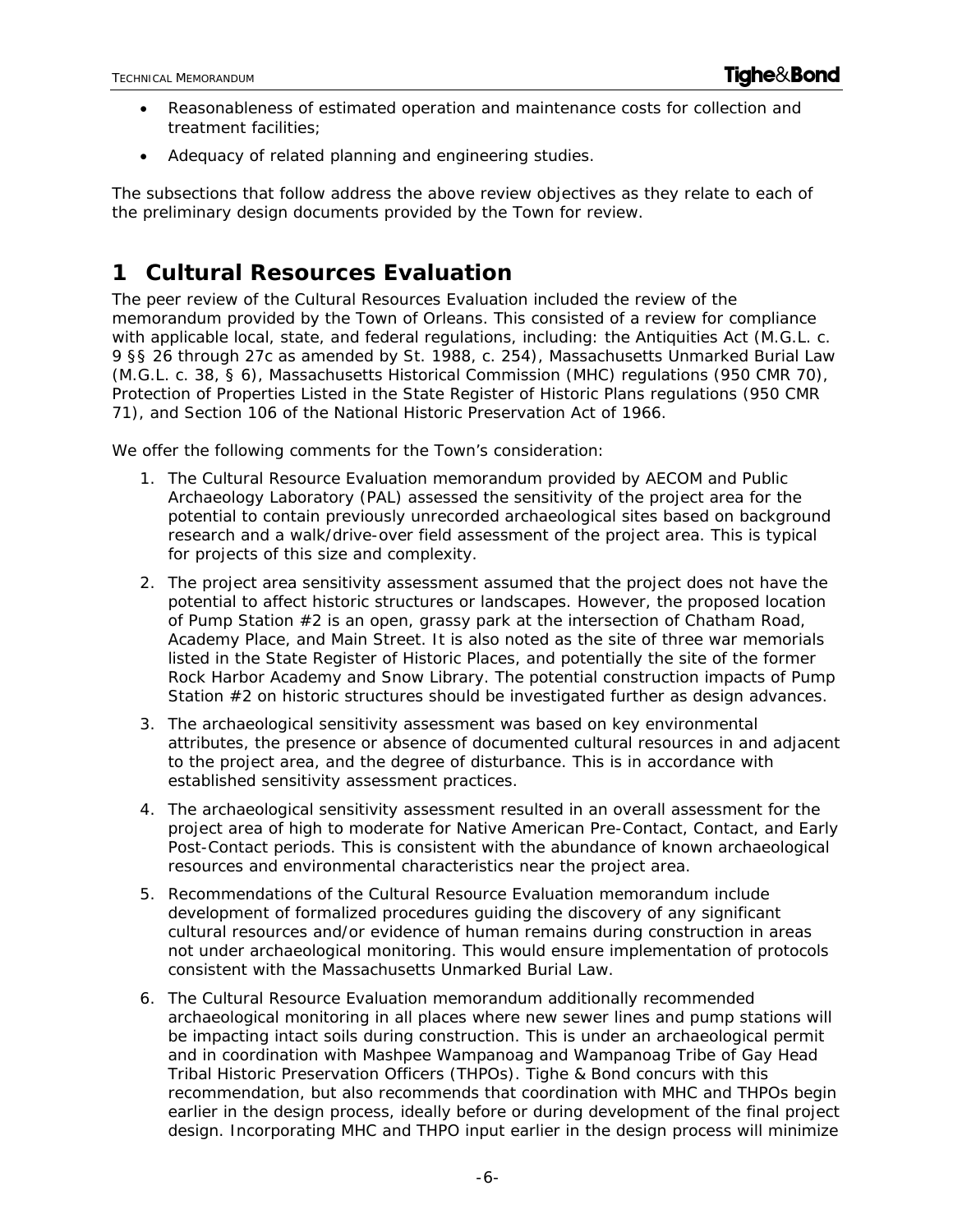potential work stoppages during construction associated with the unanticipated discovery of archaeological features.

7. Tighe & Bond recommends a review of the permitting record (such as MEPA filings and associated comment letters) to determine what MHC and others have requested with respect to coordination and assessment of work areas. MHC may require close coordination during final project design to identify additional opportunities to avoid, minimize, and mitigate impacts to archaeological resources in the project area.

# **2 Geotechnical Evaluation Report**

Tighe & Bond reviewed AECOM's Geotechnical Evaluation Memorandum dated April 14, 2017. The AECOM Geotechnical Evaluation is considered preliminary in nature. It is limited to boring logs and a description of the exploration program performed. Subsurface conditions, geotechnical findings, implications on the project, or design and construction recommendations were not provided. It is assumed a more comprehensive report will be forthcoming during the design phase.

The project is underlain by native sands common to Cape Cod, and will require relatively deep excavations below the water table. Based on our experience, potential liquefaction and excavation support/construction dewatering will likely be critical to geotechnical issues that should be addressed as the design advances. It appears that the borings included in this evaluation were performed with direct push methods, and no standard penetration tests or index laboratory tests were performed. It is recommended that these tests be performed to properly evaluate liquefaction potential, and for excavation support and dewatering design. It is understood that excavation support and dewatering design are normally the Contractor's responsibility as part of their means and methods of construction. However, sufficient data should be provided as part of the Construction Documents to properly design these systems and reduce the risk of claims during construction due to changed subsurface conditions.

# **3 Collection System Preliminary Design Report**

## **3.1 Report Summary**

Tighe & Bond reviewed the memorandum titled "Town of Orleans, MA, Water Quality and Wastewater Planning, Task Number 10.1.C-Facilities Preliminary Design, Task 10.1.C.4- Collection System Preliminary Design Report (25% Design) Downtown Area", prepared by AECOM and dated 8/22/17 (Collection System PDR).

The Collection System PDR evaluated the collection system technologies listed below in order to identify and compare the advantages and disadvantages of each type of wastewater collection system:

- 1. Gravity sewer system (GS)
- 2. Low pressure sewer system (LPS)
- 3. Septic tank effluent gravity sewer system (STEG)
- 4. Septic tank effluent pumping system (STEP)
- 5. Vacuum sewer system (VS)

In addition, the capital costs, annual operation and maintenance (O&M) costs, and life cycle costs to serve the Downtown Area, using each of the collection system technologies described above, were presented in the Collection System PDR. Costs were also estimated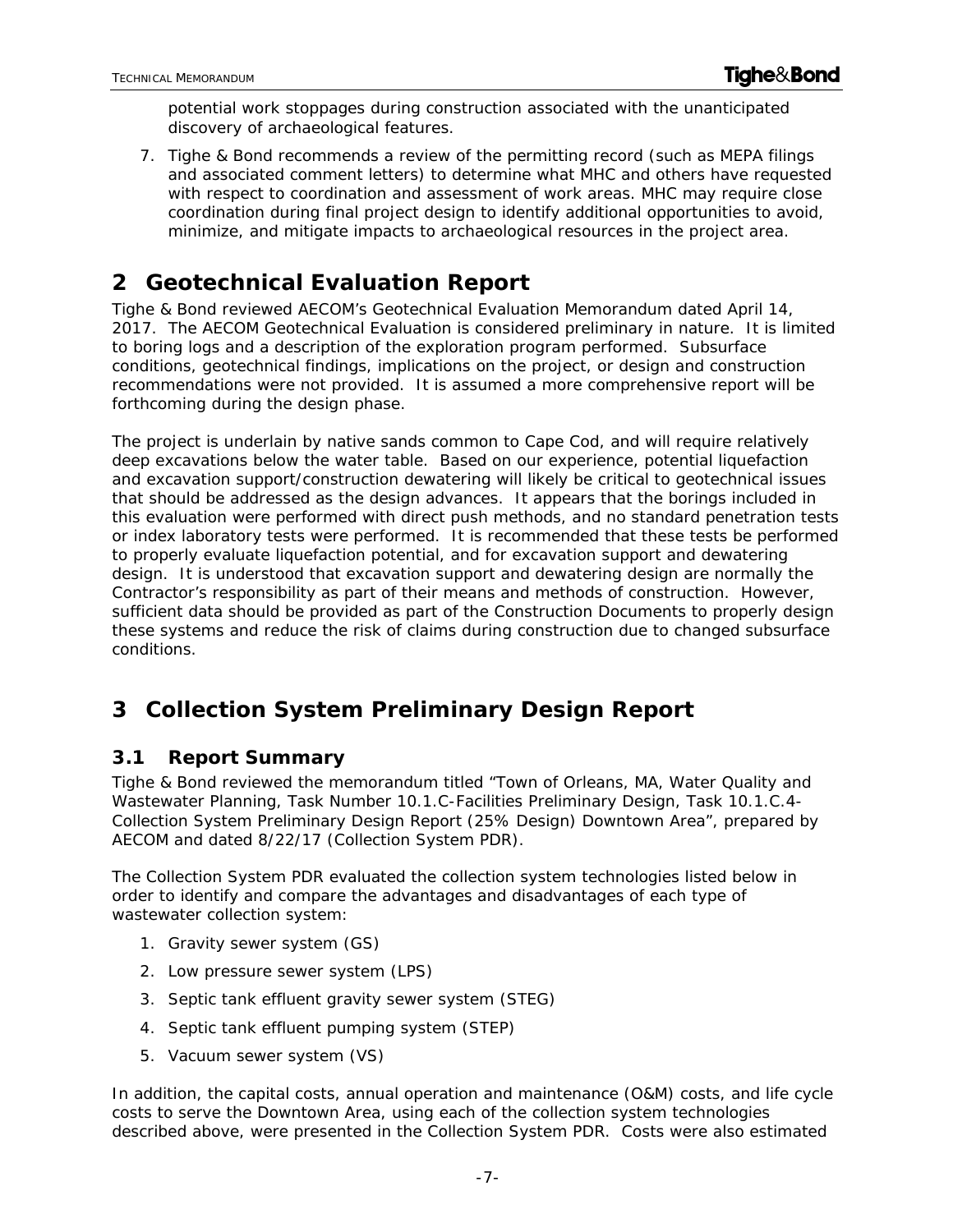**TABLE 1** 

for two hybrid alternatives: one consisting of a combination of gravity sewers and low pressure sewers, and the other consisting of a combination of gravity sewers and STEP systems. A summary of the costs estimated for each alternative considered is presented in Table 1 below:

| Estimated Collection System Costs per Collection System PDR |                     |                            |                            |  |
|-------------------------------------------------------------|---------------------|----------------------------|----------------------------|--|
| <b>Technology</b>                                           | <b>Capital Cost</b> | <b>Annual O&amp;M Cost</b> | Present Value <sup>1</sup> |  |
| GS                                                          | \$22,379,115        | \$656,910                  | \$32,137,000               |  |
| <b>LPS</b>                                                  | \$17,074,450        | \$417,347                  | \$23,283,000               |  |
| <b>STEG</b>                                                 | \$25,934,403        | \$715,043                  | \$36,572,000               |  |
| <b>STEP</b>                                                 | \$21,832,658        | \$461,480                  | \$28,699,000               |  |
| VS.                                                         | \$28,785,038        | \$813,815                  | \$40,893,000               |  |
| Hybrid (GS & LPS)                                           | \$20,719,395        | \$489,536                  | \$28,002,000               |  |
| Hybrid (GS & STEP)                                          | \$21,466,985        | \$496,469                  | \$28,853,000               |  |

1Life cycle cost over a 20-year period, considering both capital costs and annual O&M costs.

The LPS alternative was determined by AECOM to have the lowest capital cost, lowest annual O&M cost, and the lowest Present Value/life cycle cost over a 20-year period. The hybrid system using low pressure sewers and gravity sewers had the second lowest life cycle cost, and was ultimately recommended for implementation in Orleans.

Each technology was also rated in the Collection System PDR using the following criteria:

- 1. Site suitability
	- a. Land ownership
	- b. Constructability
- 2. Environmental considerations
	- a. Permitability
	- b. Extent of dewatering
	- c. Sustainability
- 3. Financial considerations
	- a. Construction costs
	- b. O&M costs
	- c. Life cycle costs
- 4. Maintenance concerns
	- a. Level of maintenance-homeowner
	- b. Level of maintenance-Town
	- c. Impact to WWTF operations
- 5. Other considerations
	- a. Reliability
	- b. Ability to accommodate expansion
	- c. Area of disturbance
	- d. Use of property
	- e. Duration/schedule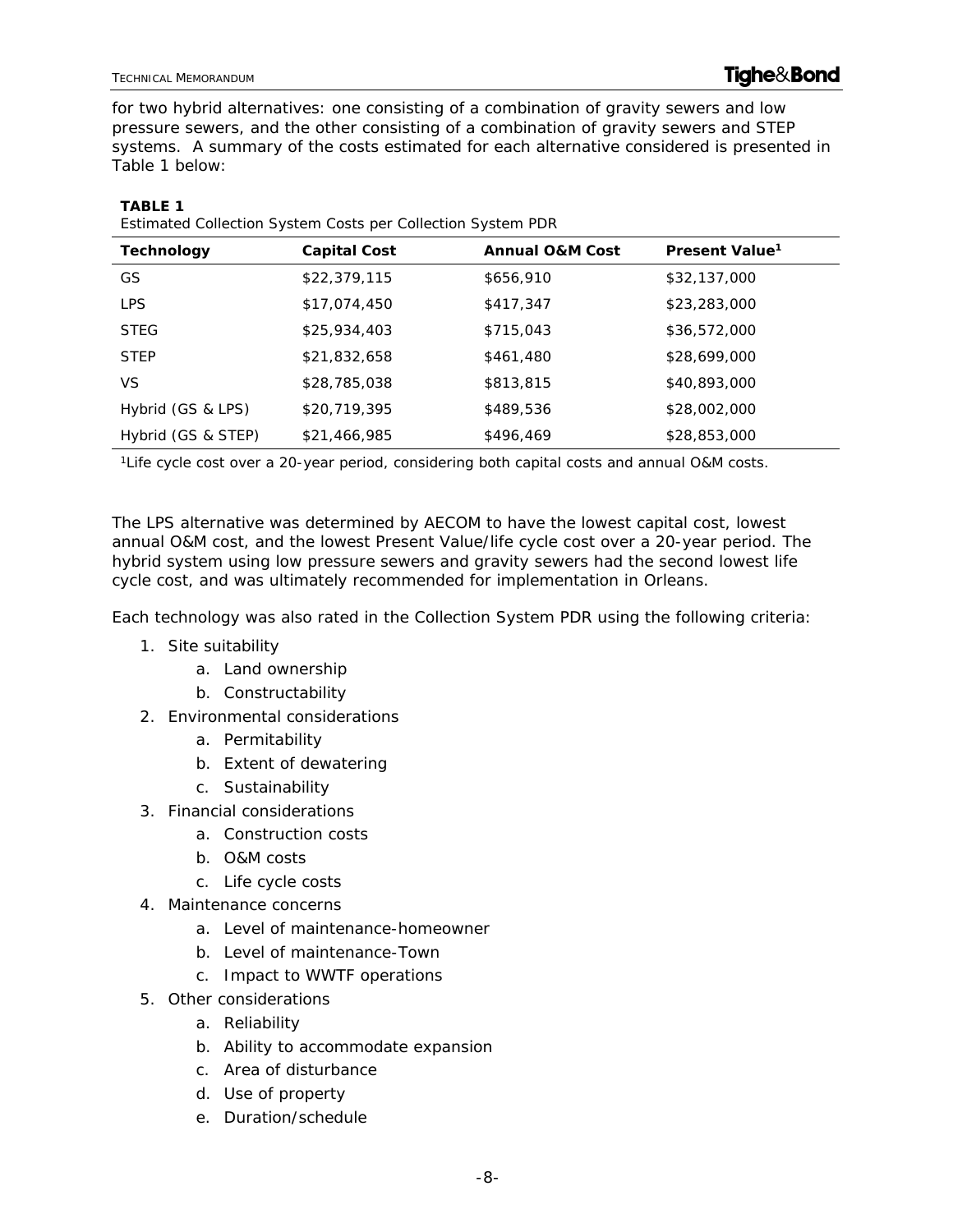#### f. Aesthetics

Based on this rating analysis, the collection system technologies were ranked by AECOM as shown in Table 2:

| ັບ<br>ັ<br>╯<br>Ranking | <b>Technology</b> |
|-------------------------|-------------------|
|                         | <b>LPS</b>        |
| 2                       | <b>STEP</b>       |
| 3                       | GS                |
| 4                       | VS                |
| 5                       | <b>STEG</b>       |

**TABLE 2**  Technology Ranking per Collection System PDR

As shown in Table 2, the LPS alternative was ranked highest overall, followed by the STEP alternative.

Following the development and comparison of costs and non-monetary criteria, the Collection System PDR indicates that the recommended collection system alternative is a hybrid system. This is one consisting of primarily gravity sewers with a small amount of low pressure sewers with grinder pumps to serve homes that cannot readily connect to a gravity system.

## **3.2 Tighe & Bond Review Comments**

#### **3.2.1 Current and Future Flow Estimates and Pipe Sizing**

There is limited information within the Collection System PDR regarding the development of wastewater flows. However, the Collection System PDR does include a summary table of projected future average and peak wastewater flows to the three proposed pump stations in the Downtown Area (Table 10 on Page 42).

The technical memorandum titled "Water Quality and Wastewater Planning Facilities Engineering – Preliminary Design Report (25% Design) Downtown Area, Task 10.1.C.5 - Update WWTF Process Selection" (WWTF PDR), prepared by AECOM and dated 6/7/17, provides additional projected future wastewater flow data. The WWTF PDR indicates that wastewater flows were estimated as 95% of water use based on 2014 and 2015 water use data, which we believe is a reasonably conservative approach to estimating sanitary flows. In addition, the WWTF PDR indicates that infiltration was estimated as 300 gallons per day per inch of pipe diameter per mile of pipe length (gpd/im), assuming an average gravity pipe diameter of 10 inches. This projected infiltration rate is consistent with the document entitled *Technical Report No. 16, Guides for the Design of Wastewater Treatment Works*, 2011 edition, as revised in 2016, which is commonly referred to as TR-16. This document is often used as a guide for sewer design and construction in Massachusetts. TR-16 indicates that an allowance of 250–500 gpd/im is a normal range of infiltration for new gravity sewer piping. Note that the average gravity sewer pipe size within the proposed wastewater collection system is likely to be less than the value of 10 inches used for the estimation of infiltration.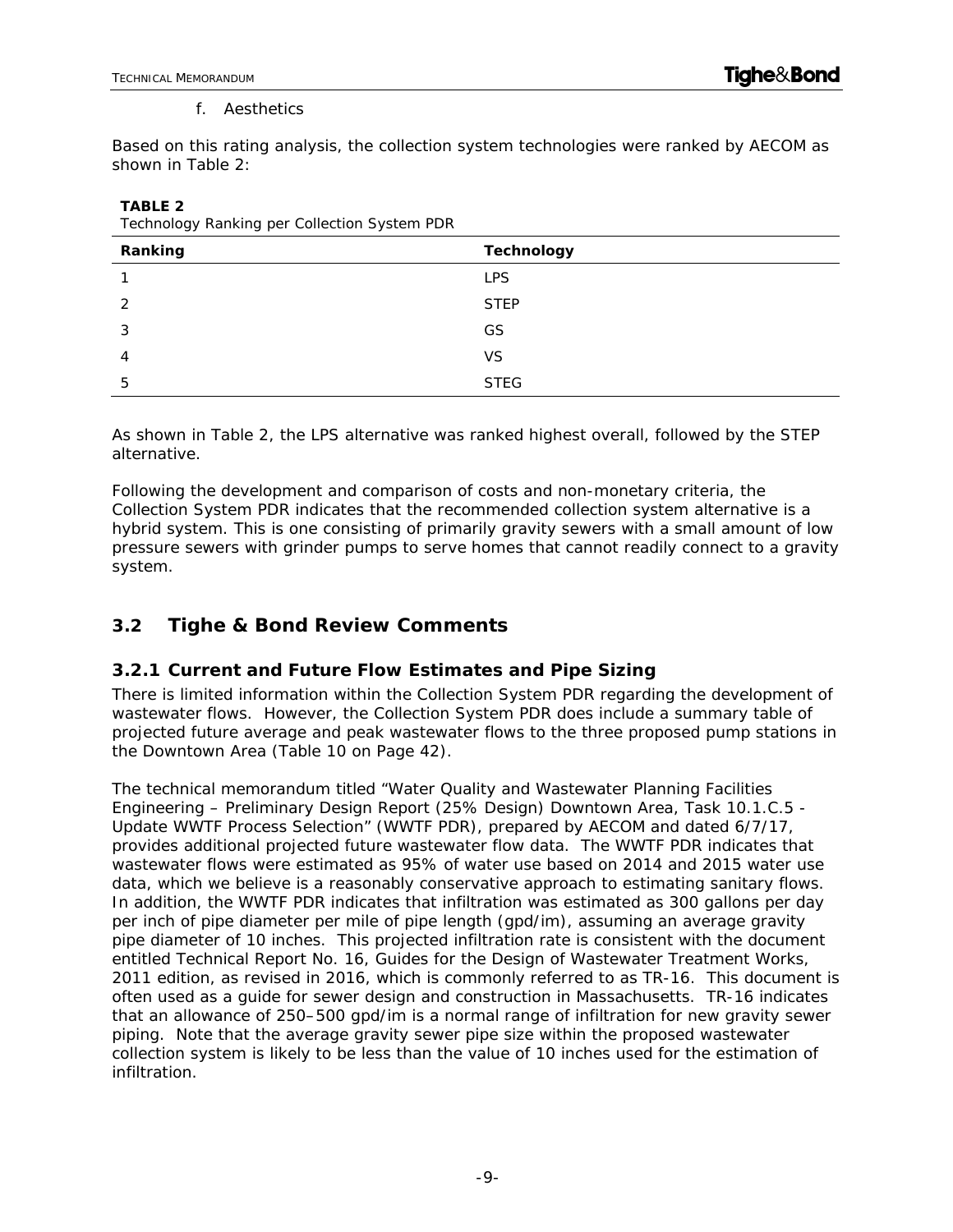**TABLE 3** 

The WWTF PDR provides a breakdown of future sanitary flows and infiltration by phase, as indicated below. This is in general agreement with the flow data for the proposed pump stations included in the Collection System PDR.

| <b>Phase</b> | <b>Future Sanitary Flow</b><br>(gpd) | <b>Future Infiltration</b><br>$(gpd)^1$ | <b>Total Future Wastewater</b><br>Flow $(gpd)^2$ |
|--------------|--------------------------------------|-----------------------------------------|--------------------------------------------------|
|              | 59,300                               | 4,500                                   | 63,800                                           |
| 2            | 50,300                               | 5,300                                   | 55,600                                           |
| 3            | 76,100                               | 4,200                                   | 80,300                                           |
| 4            | 26,400                               | 2,800                                   | 29,200                                           |
| <b>Total</b> | 212,100                              | 16,800                                  | 228,900                                          |

| Estimated Average Daily Wastewater Flows per WWTF PDR |  |  |  |
|-------------------------------------------------------|--|--|--|

1Calculated based on pipe length. Total shown matches total infiltration from Table 1 of WWTF PDR, but does not match the infiltration breakdown by phases.

2Sum of future sanitary flow and future infiltration.

Note that the total infiltration presented above in Table 3 was calculated based on the length of gravity sewer pipe proposed for each phase, included in the Collection System PDR, and an assumed average pipe diameter of 10 inches, as indicated in the WWTF PDR. The total calculated infiltration of 16,800 gpd matches the total infiltration value included in Table 10 of the Collection System PDR (at the Phase 3 Pump Station) and the total infiltration value included in Table 1 of the WWTF PDR. However, the calculated infiltration rates by phase do not match the phase breakdown provided in Table 1 of the WWTF PDR (e.g., the total infiltration for Phases 1 and 2 in the Downtown Area is reported as 8,400 gpd as compared to the calculated total infiltration of 9,800 gpd for these two phases). AECOM should correct this discrepancy.

The peaking factors shown in Table 10 of the Collection System PDR, which were used to calculate the peak sanitary flows to the three pump stations, are generally consistent with the peaking factors we estimate using TR-16. We assume that this same approach was used to determine peak sanitary and wastewater flows within individual pipe segments throughout the proposed piping system. However, we could not confirm proposed pipe sizing because a detailed breakdown of flows through the various proposed pipe segments was not included in the Collection System PDR.

The documents provided to Tighe & Bond do not include information on current wastewater flows which could be estimated through potable water records. This information would be useful in assessing AECOM's evaluation of alternatives since some of the collection system technologies (e.g., low pressure sewer systems and STEP systems) are less able to accommodate significant changes in wastewater flow.

Based on our review of the flow and pipe sizing data in the Collection System PDR, we suggest that a few clarifications be provided, as described below:

1. In Table 9, gravity sewer sizes are noted as 8-inch and 10-inch diameter. However, the drawings only show 8-inch diameter gravity sewers. We suggest that this be clarified in the Collection System PDR.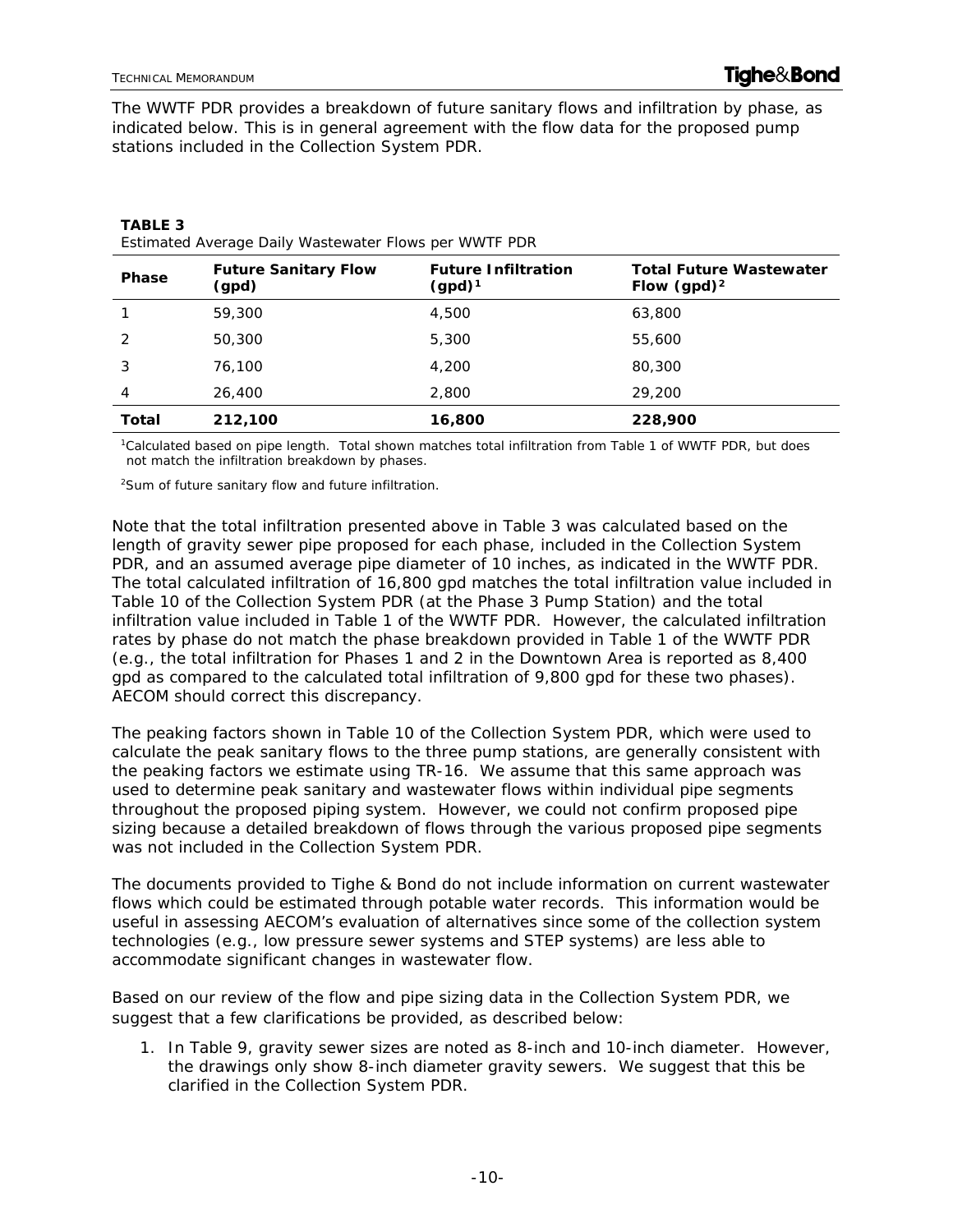- 2. In Table 10, we suggest that the average daily flow labels be revised to clarify whether these are average sanitary flows or average wastewater flows (sanitary flow plus infiltration).
- 3. In Table 10, we believe that the "Peak Daily Flow (gpd)" values are peak sanitary flows and that the "Peak Daily Flow (gpm)" values are peak wastewater flows (peak sanitary flow plus infiltration). However, the difference between the two is not clear from the table. We suggest that these terms be clarified.
- 4. There is little information available in the Collection System PDR regarding how sewer mains have been sized, as noted above. However, we calculate the peak wastewater flow to the Phase 1 Pump Station as 753,848 gpd per Table 10 (average sanitary flow of 140,350 gpd x peaking factor of  $5.28 + 12,800$  gpd of infiltration). The force main from this pump station discharges into the Phase 3 service area on Old Colony Way. The gravity sewer that is downstream of the force main on Old Colony Way is 8-inch diameter set at the allowable minimum slope (0.4%). We calculate that this gravity sewer pipe has a hydraulic capacity of approximately 495,000 gpd, which is less than the predicted flow to this pipe from the Phase 1 Pump Station. As such, it appears that a larger pipe is needed at this location, or the proposed 8-inch sewer would need to be installed at a steeper slope, in order to provide sufficient hydraulic capacity to accommodate the estimated upstream wastewater flows. We recommend that AECOM re-evaluate the pipe sizes needed downstream of the Phase 1 Pump Station force main.
- 5. It is difficult to determine from the information provided whether AECOM's estimated pipe sizes are based on the proposed sewers flowing partially or completely full at the peak wastewater flow rates. We recommend that the sewers be designed to flow partially full to prevent surcharging the sewer mains and to provide some surplus capacity.

### **3.2.2 Conformance with Applicable Standards**

As noted in Section 3.1, the proposed collection system in the Downtown Area is a hybrid system that consists primarily of gravity sewers with a small amount of low pressure sewers with grinder pumps. The Collection System PDR includes design criteria for these two types of collection systems, including:

#### **Gravity Sewers**

- 1. Minimum pipe sizes
- 2. Minimum pipe depths
- 3. Minimum pipe slopes
- 4. Locations of manholes
- 5. Infiltration estimates
- 6. Separation from water mains

#### **Low Pressure Sewers**

- 1. Minimum pipe sizes
- 2. Minimum pipe depths
- 3. Valve and cleanout locations
- 4. Separation from water mains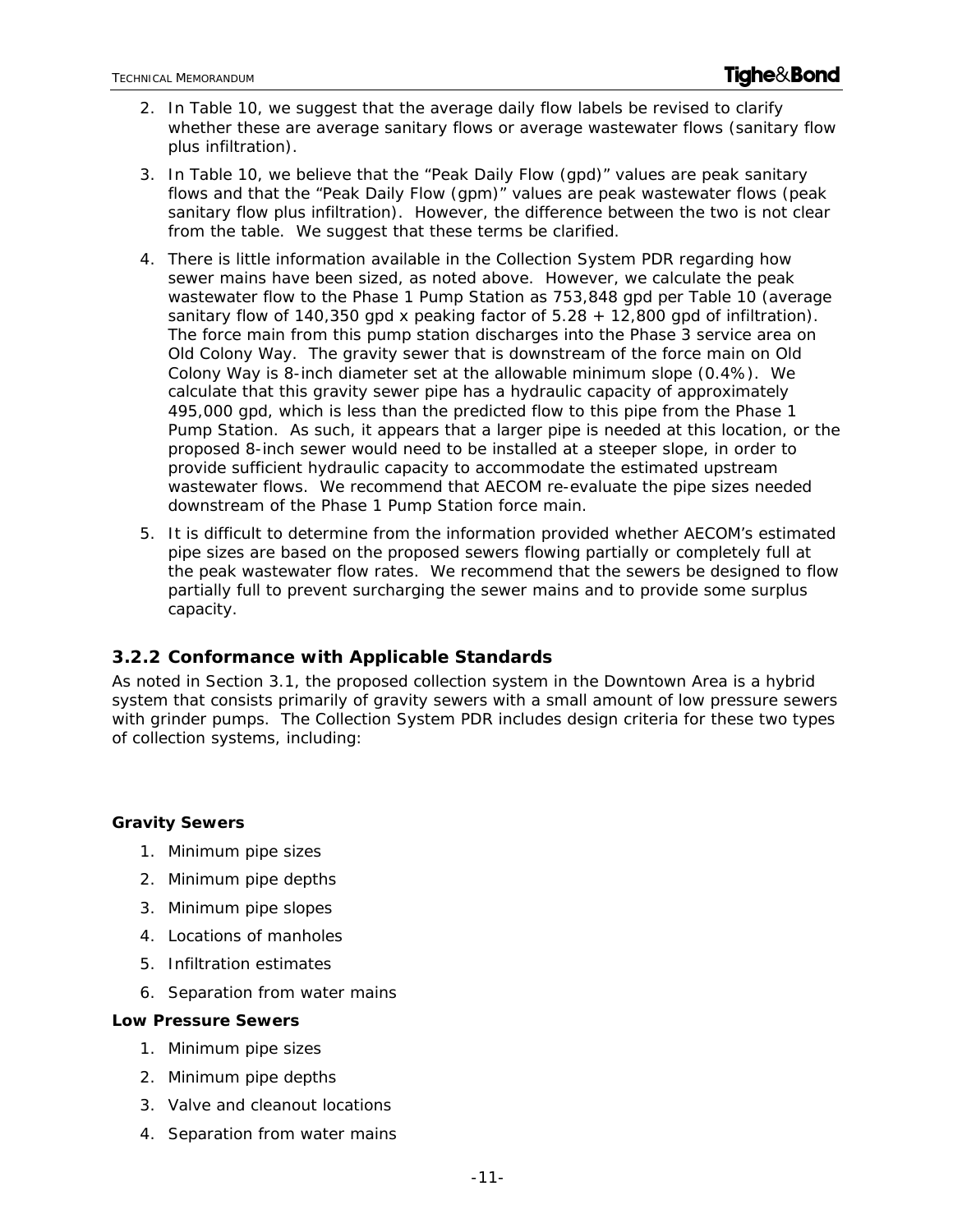5. Pump and chamber requirements

The design criteria listed in the Collection System PDR is in general conformance with TR-16 recommendations. The preliminary design drawings for the recommended hybrid collection system also confirm that the gravity sewer design is in conformance with TR-16, as discussed in Section 4. However, because the drawings do not include low pressure sewer layouts, conformance with TR-16 design recommendations for low pressure sewers could not be confirmed.

#### **3.2.3 Cost Estimates**

As noted in Section 3.1, the Collection System PDR includes an estimate of capital costs, O&M costs and 20-year life cycle costs for each type of collection system considered. In addition, costs were developed for two hybrid systems: one consisting of a combination of gravity sewers and low pressure sewers and the other consisting of a combination of gravity sewers and STEP systems, assuming that 100% of the septic tanks will require replacement where STEP systems are proposed.

#### **3.2.3.1 Capital Costs**

The capital costs were estimated as the total of the construction costs, engineering costs, and Town administration costs related to each alternative. The construction costs were estimated using unit costs that were provided for the major components of the collection systems (e.g., pump stations and piping).

Based on our review of the capital costs and related unit costs in the Collection System PDR, we suggest that a few clarifications be provided and confirmations be performed, as described below:

- 1. We suggest that information on how the cost of the grinder pumps was considered be added to the PDR. There does not appear to be a separate item for them in the cost summary table.
- 2. We suggest that information be provided in the PDR on the assumptions that are the basis for the "custom pump stations" unit cost. That is, do the costs include a building, a generator, a wet pit and dry pit, etc.?
- 3. We suggest that information be provided in the PDR on the assumptions that are the basis for the "submersible pump stations" unit cost. That is, do the costs include a building and/or a generator?
- 4. We suggest that the force main unit prices be broken out by diameter.
- 5. We suggest that gravity sewer unit prices be presented based on installation depth and pipe diameter (if there are different pipe sizes), rather than using one unit price, which we assume is an average for the different sizes and installation depths.
- 6. We suggest that the gravity sewer/STEG sewer unit price of \$125/linear foot be confirmed. We believe that this average unit price is low based on area bid prices, especially considering that deep sewer construction is required in some areas.
- 7. We suggest that additional geotechnical recommendations related to trench support, control of running sands, and construction dewatering be better accounted for in capital cost estimates, particularly for deep sewers.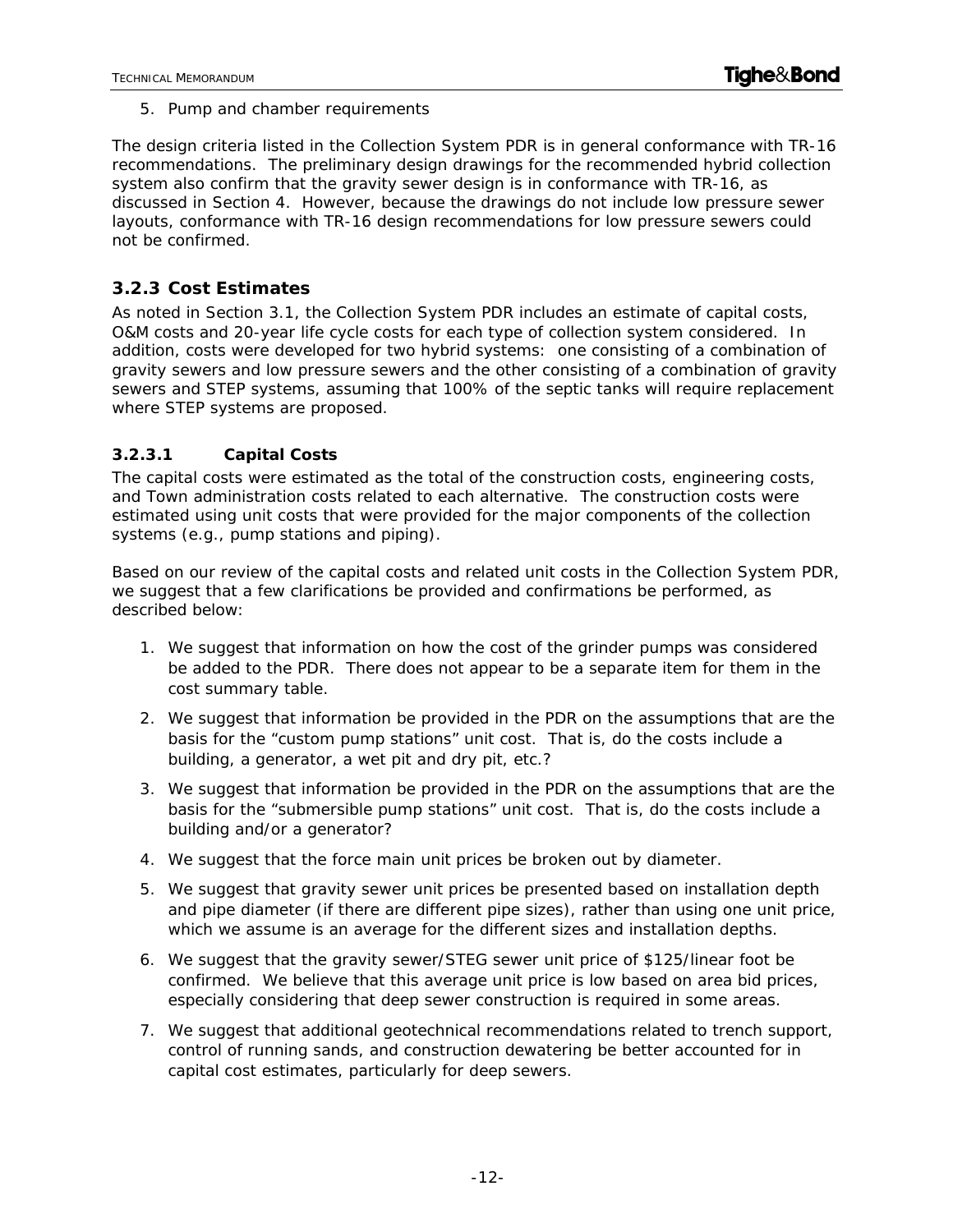- 8. We suggest that the low pressure sewer/STEP force main unit price of \$100/linear foot be confirmed. We believe that this average unit price is low based on area bid prices.
- 9. We suggest that the Collection System PDR indicate the basis for the "Gravity Sewer – Private Property" unit cost of \$7,800.
- 10.We suggest that the Collection System PDR indicate the basis for the "Low Pressure Sewer – Private Property" unit cost of \$12,000.
- 11.We suggest that the Collection System PDR indicate the basis for the "STEP– Private Property" unit cost of \$16,400.
- 12.Although it does not appear that the "Wet Pit/Dry Pit Pump Station" item was used, the unit cost in Table 6 of the memorandum of \$470,000/each is slightly different than the unit cost in the cost comparison spreadsheet of \$468,000/each. We suggest that this difference be clarified.
- 13.We recommend that generators be added to the cost of all pump stations or that an alternate means of complying with MADEP backup power requirements be specified.
- 14. Table 7 of the Collection System PDR indicates that a 15% contingency was applied. However, the cost spreadsheet indicates that a 25% contingency was used. We suggest that this difference in contingency values be clarified.
- 15.We suggest that the Collection System PDR indicate why a custom pump station has been included for the low pressure sewer and STEP system alternatives and where it is proposed.
- 16.We suggest that the Collection System PDR indicate whether traffic control costs and the impact of traffic on construction production were considered, which are likely to vary between the different alternatives.
- 17.We suggest that the Collection System PDR comment on the potential for contaminated soil and groundwater to be encountered in the project area. We assume that the potential is low since it does not appear that costs were included for the removal and disposal of contaminated material.

#### **3.2.3.2 Operation and Maintenance Costs**

Operation and maintenance (O&M) costs were estimated and compared in the Collection System PDR. O&M costs included the cost of cleaning and inspecting pipelines, the cost of electricity usage, chemical costs (for odor control), parts replacement, the labor costs associated with operating and maintaining the wastewater collection systems, septic tank pump-out costs, equipment replacement costs, and equipment monitoring costs. The Collection System PDR notes that it has not yet been determined who will maintain the system components that will be on private property (e.g., grinder pumps and STEP pumps).

Based on our review of the O&M cost descriptions in the Collection System PDR, we suggest that a few items be clarified, reviewed and/or adjusted, as described below:

- 1. The Collection System PDR indicates that labor costs are based on:
	- a. One full time employee for administration and O&M for each type of technology, including O&M for collection system components on private property
	- b. A minimum of 260 hours per year for the O&M of each pump station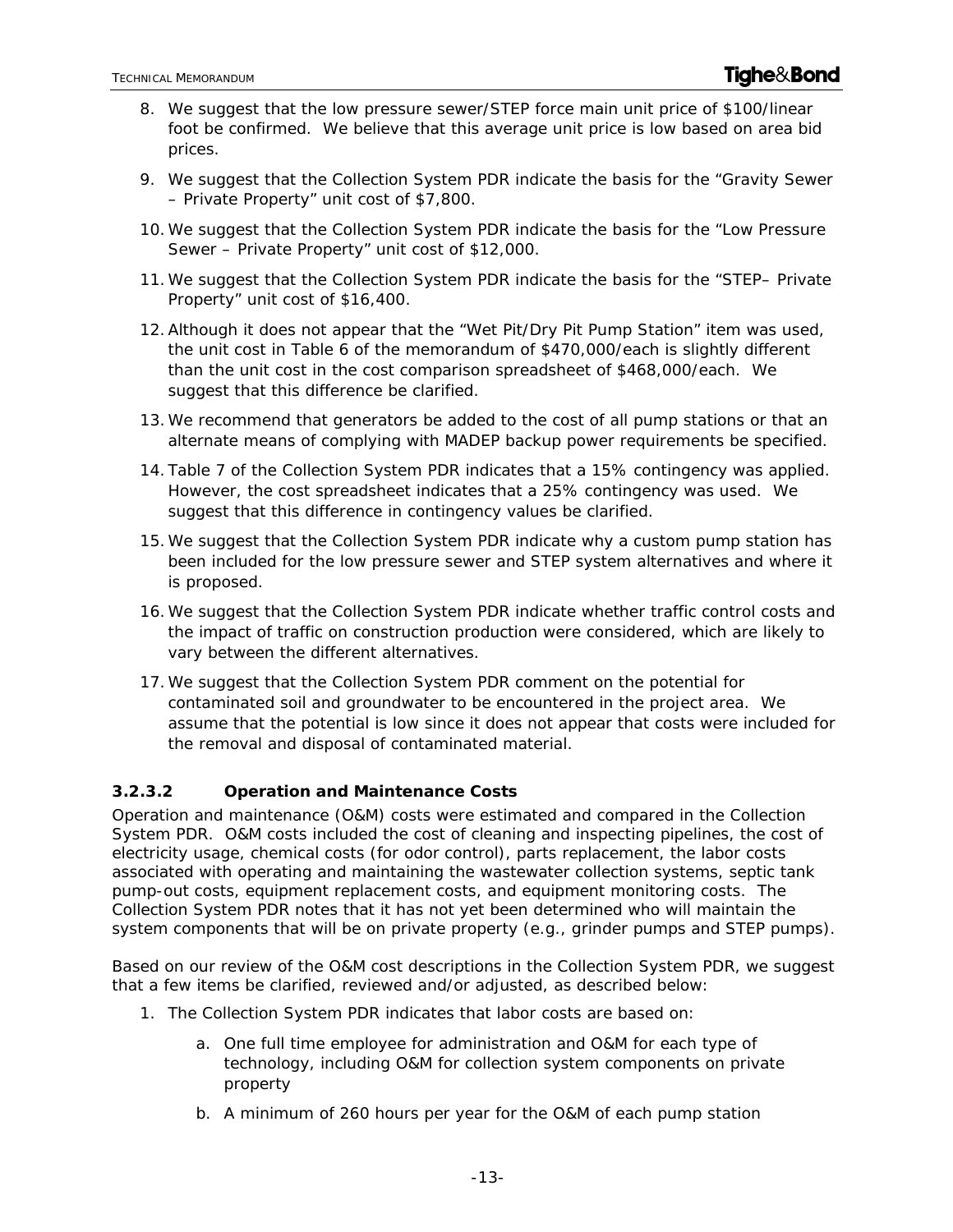We believe that if the pump stations are not considered (since they are accounted for separately), that there would be a need for greater maintenance/labor for the systems that have more mechanical components (i.e., those alternatives that have a greater number of grinder pumps or STEP pumps). We suggest that consideration be given to including higher labor costs for alternatives that include more mechanical equipment.

- 2. We suggest that the Collection System PDR indicate the basis for the pump station chemicals O&M costs. For example, we suggest that the Collection System PDR indicate whether it was assumed that odor control chemicals would be needed at each pump station (even if it is a smaller submersible pumping facility).
- 3. The Collection System PDR indicates that pump station electricity costs are based on 25 HP pumps running 15 minutes per day. If the same pump sizes and run times were used for every proposed pump station, we suggest that the analysis be adjusted to reflect the variation in electricity usage/costs between the different size pump stations. If a variation in electricity usage is already being considered, we suggest that the Collection System PDR text be revised to clarify this analysis. We also recommend AECOM evaluate force main residence times for potential septicity and where issues are expected add odor control measures at pump stations and discharge locations.
- 4. The O&M cost estimates in the Collection System PDR assume that 25% of the sewers will be cleaned and television inspected each year for the gravity sewer and STEG alternatives. We believe that this is a high projection and suggest that inspecting this percentage of pipe per year may not be necessary. Consider reducing the percent of pipe projected to be cleaned and inspected each year.
- 5. The technical memorandum indicates that the equipment on private property would be replaced at a rate of 5% of the total number of connections per year. Consider basing replacement frequency on expected service life. Based on discussions with communities who have low pressure sewers and grinder pumps, we believe that an appropriate service life for a grinder pump would be approximately 10 years. If 5% of the grinder pumps were to be replaced per year, all of the grinder pumps would not be replaced for 20 years.

### **3.2.3.3 Life Cycle Costs**

Life cycle costs were developed for each alternative included in the collection system evaluation. The life cycle costs provide a comprehensive summary of the total costs anticipated over the life of the wastewater collection system, including capital costs, O&M costs, and replacement costs. The life cycle cost comparison is typically the most appropriate method of determining which alternative is most cost-effective. As part of the life cycle cost comparison, all future capital and O&M costs were converted to present worth costs so that all costs are on an equal time basis, for each alternative.

Based on our review of the life cycle cost descriptions in the Collection System PDR, we suggest that a few items be clarified, reviewed and/or adjusted, as described below:

1. We suggest that an adjustment to the life cycle cost analysis period from 20 years to 50 years be considered since some components of the technologies considered have service lives that are 50 years or greater (e.g., pipes and structures). We believe that this will better reflect the benefits of alternatives with fewer mechanical components. Correspondingly, we suggest that complete replacement of pump station pumps after 20 to 25 years be included in the evaluation. Similarly, we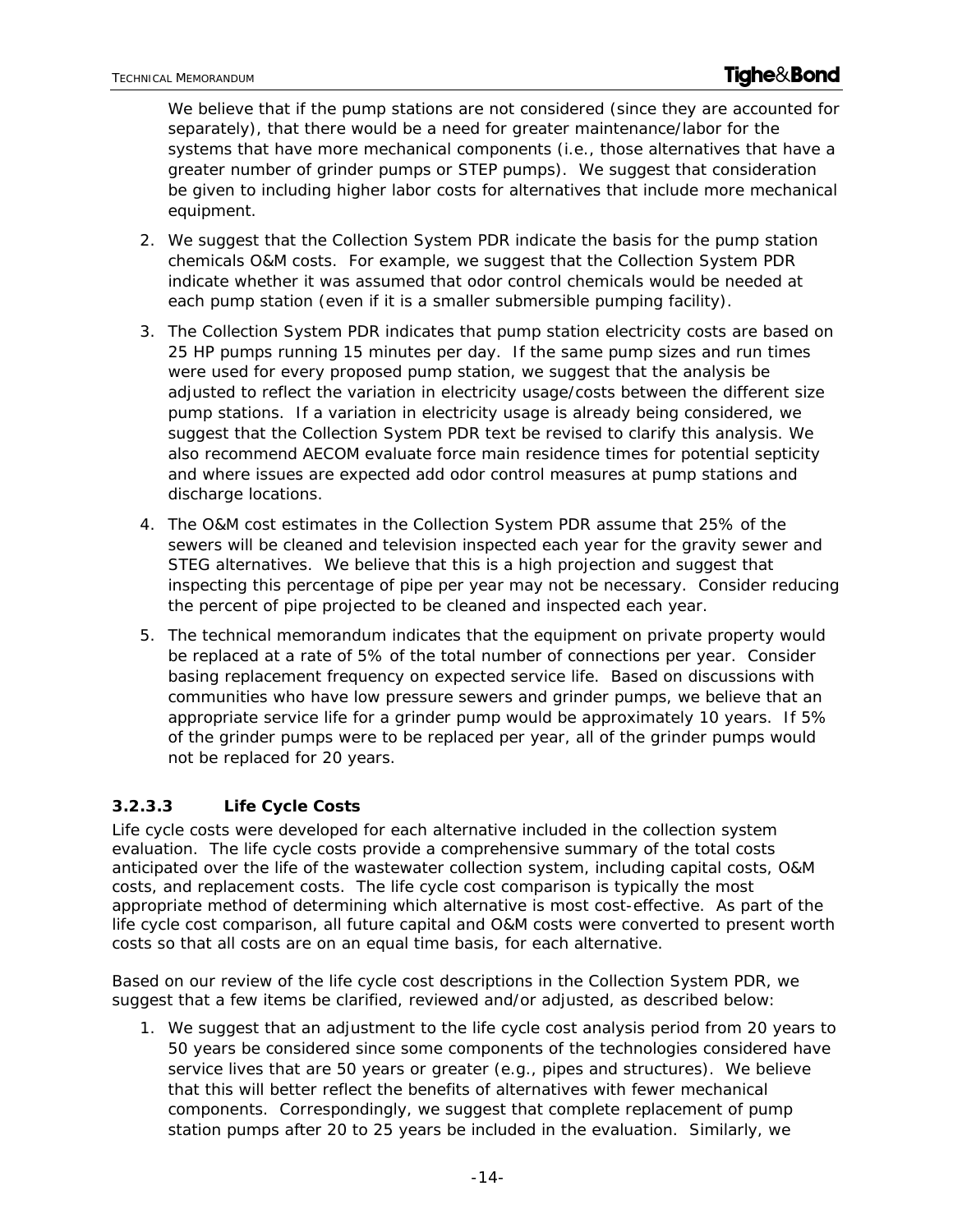suggest that the replacement of grinder pump cores after 10 years be included in the evaluation, as noted above.

2. We suggest that the Collection System PDR indicate the basis for the rate of return of 3%.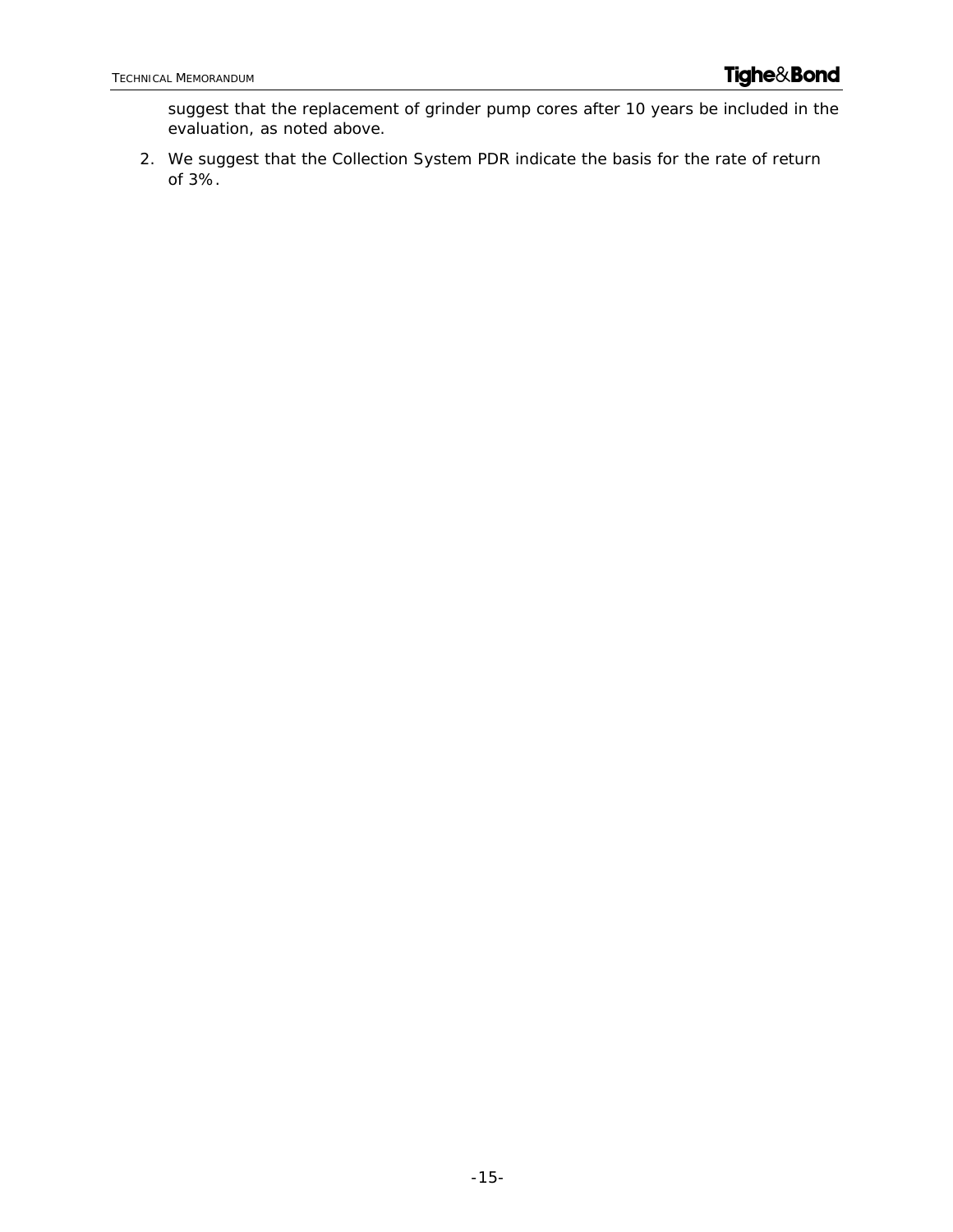#### **3.2.4 Estimated Implementation Phasing and Construction Durations**

A preliminary schedule was included in the Collection System PDR for the following tasks:

| Task                                   | <b>Estimated Duration (Months)</b> |
|----------------------------------------|------------------------------------|
| Prepare Draft Plans and Specifications | $6$ to 9                           |
| Town and MassDEP Review                | $3$ to $4$                         |
| Finalize Plans and Specifications      | 1                                  |
| <b>Obtain Permits</b>                  | 3 to 7                             |
| Construction                           | 12 to 18                           |
| Startup and Testing                    | $2$ to $3$                         |
| Total                                  | 27 to 42                           |

We have the following comments on the estimated project duration and proposed phasing:

- 1. It is common for the time period during which permits are being obtained to overlap with the time period during which the plans and specifications are being prepared. If this is feasible for this project, it would allow the total duration of the project tasks to be reduced.
- 2. We suggest that the Collection System PDR clarify whether portions of the construction activity were assumed to occur concurrently. For example, was it assumed that the pump station construction would occur concurrent with construction of the pipelines?
- 3. We suggest that information on the proposed schedule for each phase of work be included in the Collection System PDR. This schedule would provide the Town with a road map for the implementation of the program. This schedule would also confirm the order in which each phase would be performed. That is, would Phase 1 be implemented first? Based on the September 2017 map provided by AECOM entitled "Downtown Proposed Collection System Layout", the most downstream area is the Phase 3 area. Typically, the most downstream area would be constructed first.

#### **3.2.5 Ranking of Alternatives**

As described above in Section 3.1, the alternatives included in the Collection System PDR were rated based on several categories and subsequently ranked. Based on the rating system used, the low pressure sewer technology/alternative was ranked highest, followed by the STEP system.

Based on our review of the rating evaluation in the Collection System PDR, we suggest that a few items be clarified, reviewed and/or adjusted, as described below:

1. A hybrid system is proposed in the Collection System PDR, which consists primarily of gravity sewers with a small amount of low pressure sewers. The hybrid system has a higher cost than the low pressure sewer alternative and, we assume, would rank lower than the low pressure sewer alternative since the vast majority of the hybrid system would consist of gravity sewers (the hybrid alternatives were not rated/ranked). We believe that this is an indication that the ranking analysis may not be correctly weighting the importance of certain items, or considering certain items that led to the decision to recommend the hybrid system. As such, we suggest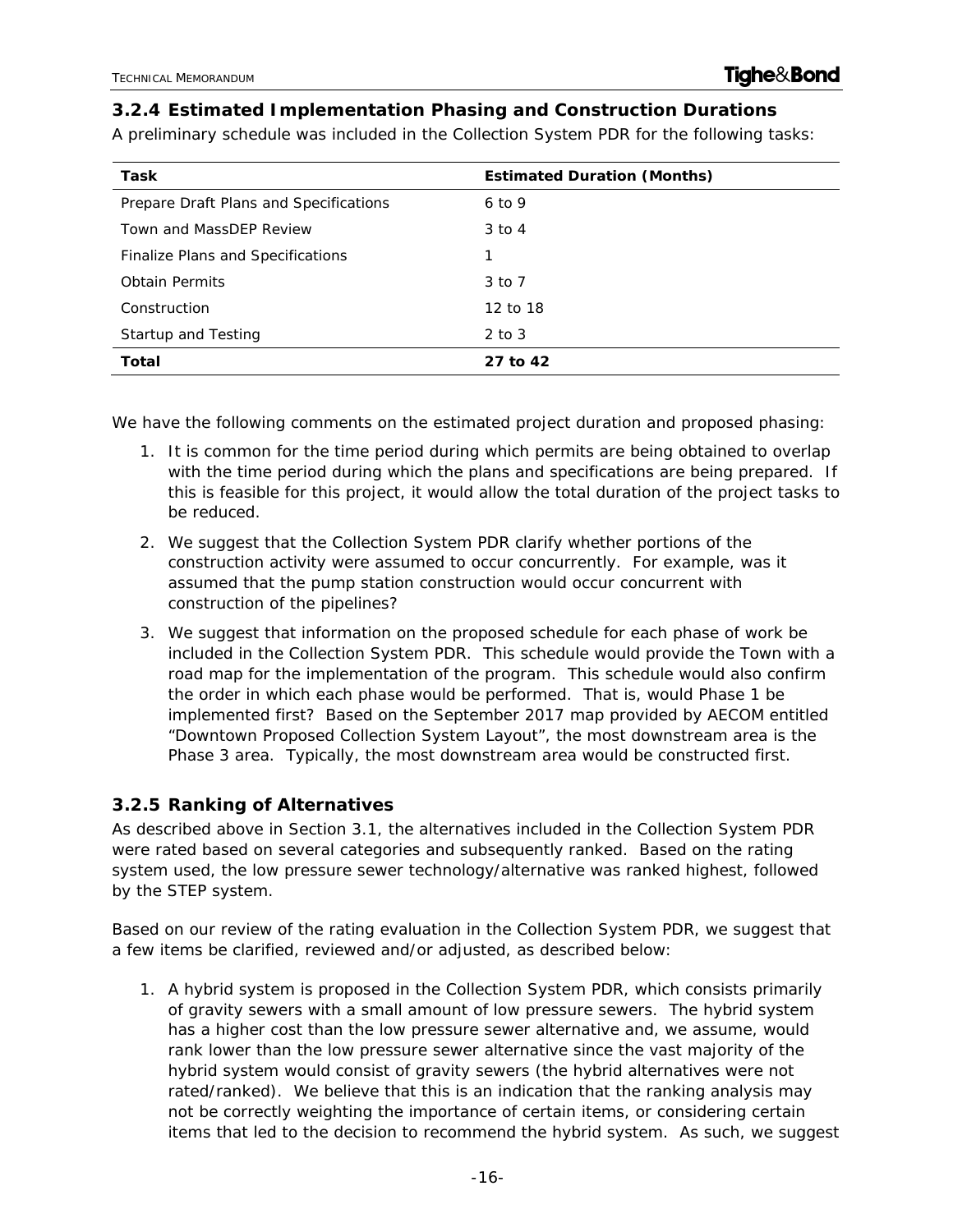that the rating evaluation be reviewed to determine if adjustments should be made to better reflect the concerns related to the construction of a low pressure sewer system throughout the Downtown Area.

- 2. Some items included in the rating analysis appear related, such as Area of Disturbance and Duration/Schedule, which could be generally categorized as neighborhood impacts. Because these items are often related primarily to depth of construction (assuming the same length of pipe), the gravity sewer alternative is weighted negatively twice for impacts that may be a result of the same system characteristic (i.e., pipe depth). We suggest that combining related items be considered. In addition, we suggest that consideration be given to weighting these items lower under Table 3 since these are short-term impacts.
- 3. Under Sustainability, we infer from the scoring that it was determined that the electricity usage of 331 grinder pumps or STEP pumps would be less than the electricity usage of 5 municipal pump stations. If our assumption is correct, we suggest that this be confirmed.
- 4. Under Construction Costs, the Gravity Sewer alternative is given a score of "-1" while the STEP alternative is given a score of "1". The cost of these alternatives are similar (within 2.5% of each other). We suggest that consideration be given to reducing the difference in score between these two alternatives under this category.
- 5. Under Level of Maintenance-Town, the score is lower under the STEP system alternative than under the LPS alternative. Because the portions of these systems on Town property are expected to be similar, we expected the ratings under this category to be the same. We suggest that the ratings under this category be reviewed.
- 6. Under the Area of Disturbance, the score under the Gravity Sewer alternative is different than the score under the STEG alternative. We suggest that the Collection System PDR clarify why they are not rated the same.
- 7. Tighe & Bond noted AECOM's discussion of STEP system pros and cons and agrees with many of the stated points. We also thought it was worth emphasizing that there are very few STEP systems located in New England and at least one of the systems we are aware of has been plagued by problems with hydrogen sulfide attack of downstream infrastructure. The report could benefit from additional case study summaries of this technology.

# **4 Collection System Preliminary Design Drawings**

## **4.1 Drawings Summary**

Tighe & Bond reviewed the drawing set entitled "Downtown Area Plans and Profiles, 25% Preliminary Design Report" (the Preliminary Design Drawings), prepared by AECOM with a last saved date of 5/19/2017. The base mapping for the drawings was developed using information from a data accumulation survey, which included the following tasks:

 The performance of an aerial photography fly over and the preparation of photogrammetric mapping, supplemented by ground survey.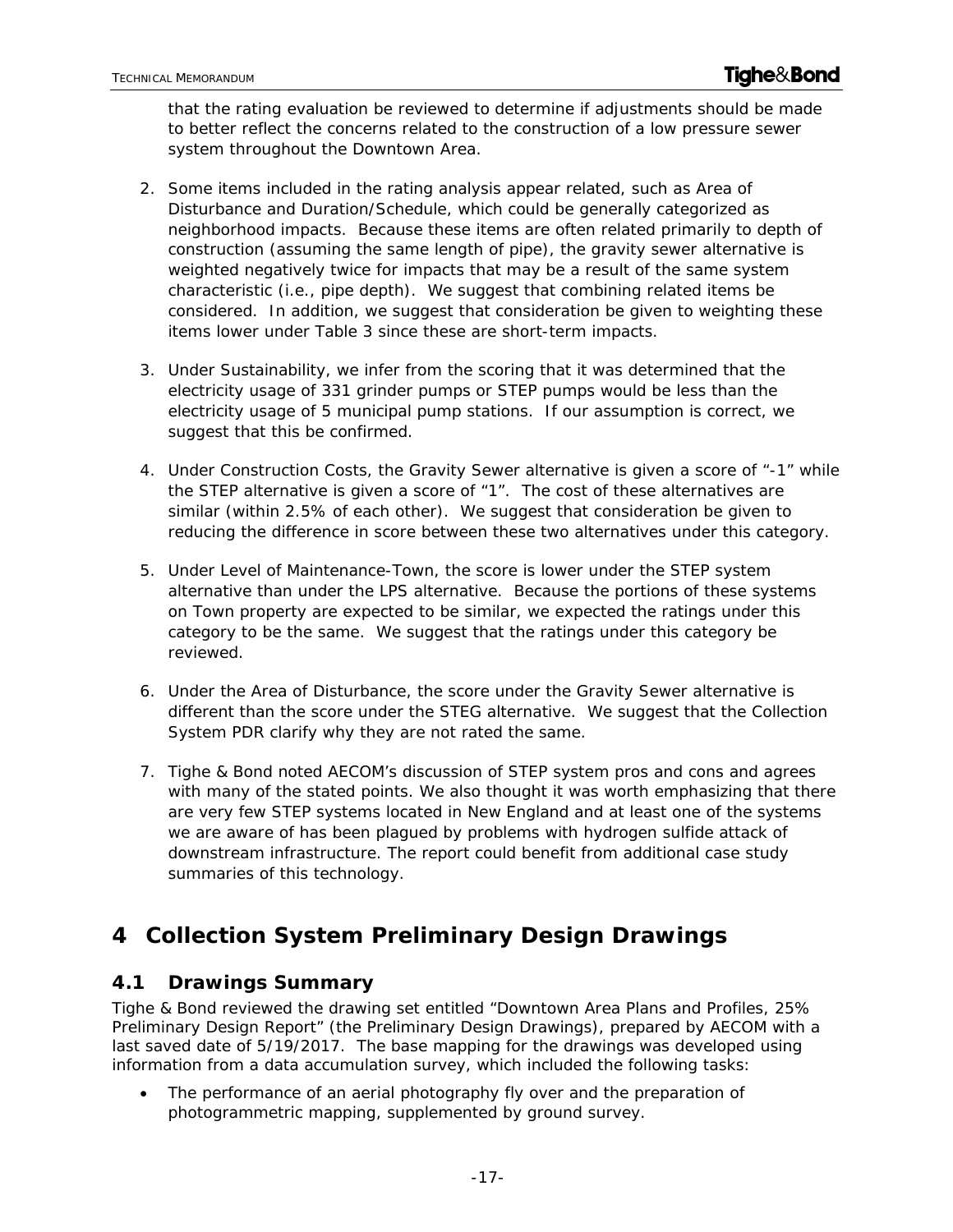- The collection of utility information based on Dig-Safe markings.
- The collection of gravity pipe invert data based on existing records.
- The determination of building sill elevations along the streets where gravity sewers are proposed.

The Preliminary Design Drawings include proposed sewer layouts in plan and profile at a horizontal scale of 1 inch=40 feet and a vertical scale of 1 inch= 4 feet. The drawings illustrate that the design criteria described in the Collection System PDR were used to develop the proposed sewer layouts.

### **4.2 Tighe & Bond Review Comments**

Based on our review of the Preliminary Design Drawings, we suggest that a few items be clarified, reviewed and/or adjusted, as described below:

- 1. We suggest that a key map be included in the drawing set.
- 2. We suggest that a legend be added to the drawing set and that the legend include an explanation for the sheet number coding. The drawings appear to be divided into three groups:
	- a. Sheets 01 C-101 to 01 C-117
	- b. Sheets 02 C-101 to 02 C-106
	- c. Sheets 03 C-101 to 03 C-116
- 3. The "02" drawings do not show the future force main connection from the "01" area. Similarly, the "01" drawings do not show the future force main connection from the "03" area. We suggest that the future force main connections be added to the drawings to illustrate connectivity between phases.
- 4. All of the proposed sewers are shown on the plan/profile sheets as 8-inch diameter. As noted in the Collection System PDR comments, based on the flow data in Table 10 of the Collection System PDR, we believe that larger diameter sewers will be needed in some areas. We suggest that the sizes of the proposed sewers be reviewed.
- 5. The drawings do not show the layouts for the proposed low pressure sewers. We suggest that these be added to the layouts to provide a complete picture of the proposed sewers.
- 6. There are several locations where the building sill elevations are less than 8 feet above the invert of the proposed sewer. Consider building inspections to determine whether the buildings can be served by gravity, or whether a low pressure sewer service and grinder pump are necessary. Buildings with sill elevations less than 8 feet above the inverts of the proposed sewers, where a grinder pump has not already been proposed on the September 2017 Downtown Proposed Collection System Layout Map, are listed below:
	- a. 4 Cranberry Highway
	- b. 6 Cranberry Highway
	- c. 10 Cranberry Highway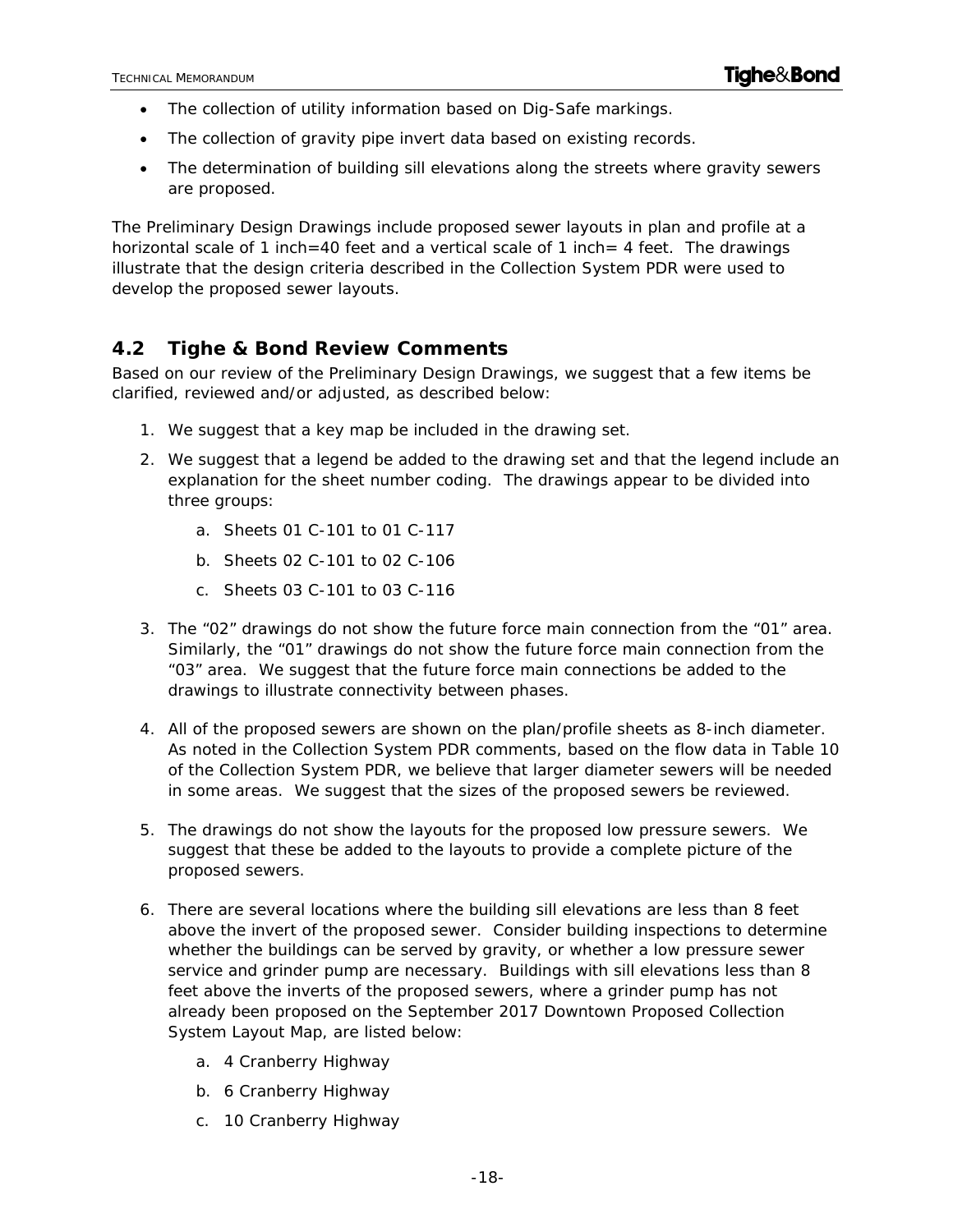- d. 16 Cranberry Highway
- e. 158 Cranberry Highway
- f. 21 Brewster Cross Road
- g. 34 West Road (may be able to connect to proposed sewer at a point farther downstream with greater depth)
- h. 73 Old Colony Way
- i. 6 Old Tote Road (address per profile, may be incorrect; is correct address 22 Tote Road?)
- j. 8 Old Tote Road (address per profile, may be incorrect; is correct address 24 Tote Road?)
- 7. There is the potential to impact existing utilities with the construction of the proposed sewers at the following locations:
	- a. STA 26+00 on Cranberry Highway (Sheet 01 C-103); the proposed sewer is close to the existing drain horizontally (the depth of the existing drain, which is important in determining the potential impact, is not shown).
	- b. STA 5+50 on Lots Hollow Road (Sheet 01 C-106); the proposed manhole appears to be at the same location horizontally as the existing gas main.
	- c. STA 11+80 on Eldredge Parkway (Sheet 01 C-107); the proposed sewer is 6 inches below the existing drain.
	- d. STA 4+50 on Brewster Crossroad (Sheet 01 C-108); the proposed sewer is at the same location horizontally as the existing gas main.
	- e. STA 11+00 on Main Street (Sheet 01 C-111); the proposed sewer is at the same location horizontally as the existing drain.
	- f. STA 11+12 on Old Colony Way (Sheet 02 C-104); there does not appear to be any vertical clearance between the proposed sewer and an existing drain that it will cross.
	- g. STA 13+95 on Old Colony Way (Sheet 02 C-104); the proposed sewer is 8 inches below the existing 24" drain.
	- h. STA 16+85 on Canal Road (Sheet 03 C-109); the proposed sewer is close to the existing water main horizontally (depth and material of water main, which are important in determining the potential impact, are not shown).
- 8. We recommend that traffic control impacts be considered when refining the layouts. Current layouts show the proposed sewer in the middle of the road on some streets, such as on Cranberry Highway. An adjusted layout may reduce traffic impacts, if an adjustment can be made, considering the location of existing utilities.

## **5 Septage & Food Waste Memorandum Review**

Tighe & Bond reviewed the findings of Stantec's memorandum titled: *Septage & Food Waste Market Study Technical Memorandum #2* to determine its adequacy for use as a basis of design document for the proposed Orleans wastewater treatment facility. The Stantec study was intended to address two separate issues: one involving the viability of an anaerobic digester for the treatment of septage and food waste, and a second related to the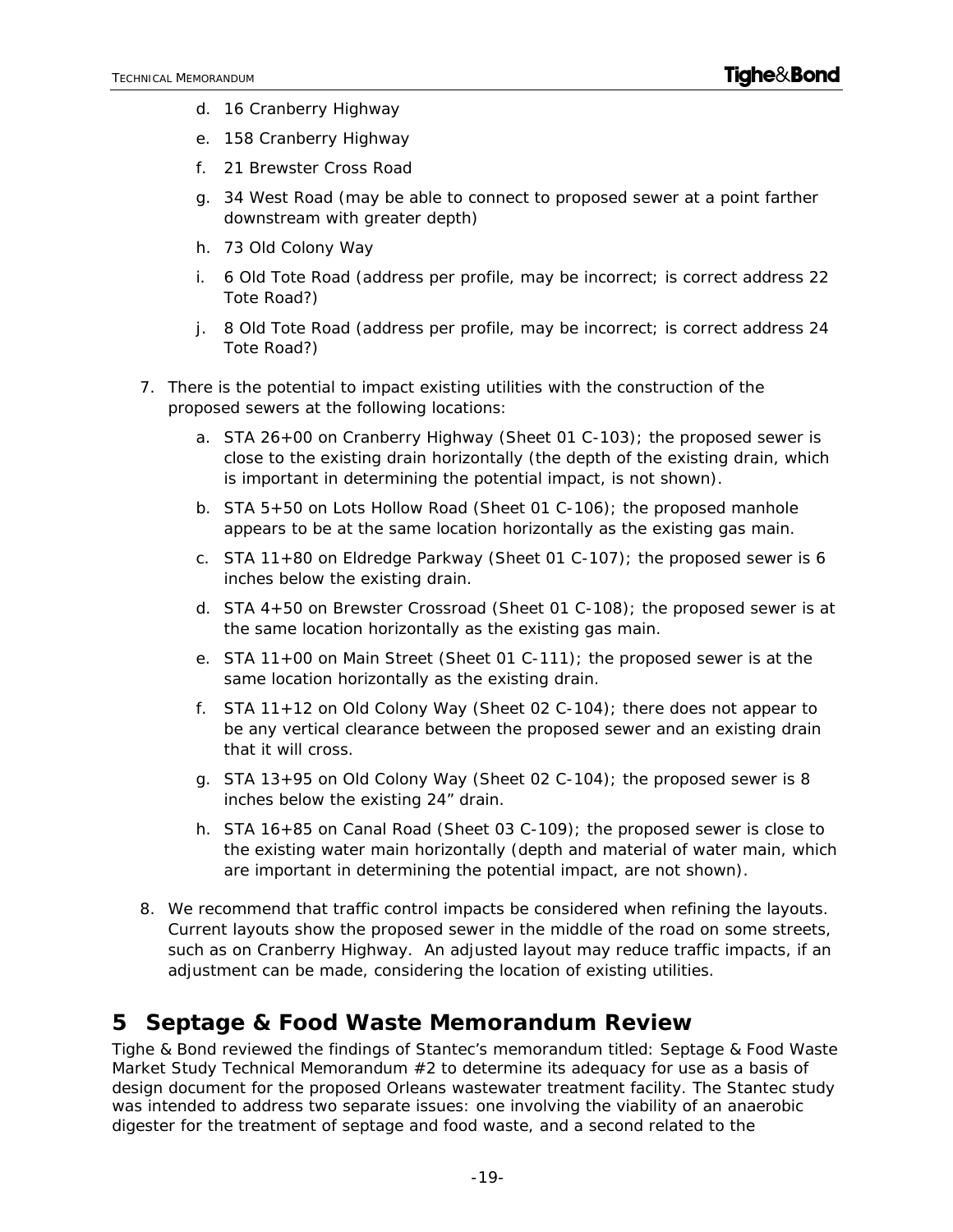anticipated quantities and value of septage on Cape Cod that could ultimately be disposed of in Orleans. The memorandum quickly rejects the viability of a food waste oriented digester project on the basis of limited food sources to power the digester. We agree with this conclusion and believe it warrants no further discussion in this review. Regarding the issue of septage quantities generated across the Cape, and particularly from communities in the Tri-Town district or east of that point we found Stantec's findings to be reasonable estimates based on good research and sound engineering practice.

Several notable aspects of this study follow:

- Total septage quantities from the Cape summarized in the report total 9.2 million gallons per year in 2010 and decrease slightly to an expected 7.8 million gallons per year by 2040.
- The decrease in septage volumes is attributed largely to flat or negative population growth and increased sewering across the Cape which will reduce the total number of septic systems.
- Septage tipping fees across the Cape range from roughly \$0.06 to \$0.14 per gallon based on discharge site and the origin of the septage load. Values on the lower end of this range (\$0.05 to \$0.08 per gallon) are typical for off-Cape discharge locations.
- The relatively limited availability of alternate septage tipping sites from Brewster, east to Provincetown allows for a slightly higher tipping fee as evident from the seasonal rate of \$0.14 per gallon at the former Tri-Town facility. Similar market based rates should be considered as the Town builds out the new treatment facility and restores septage acceptance service to the area.

Tighe & Bond did not agree with all of the findings of the Stantec memorandum and we felt the following aspects of the report were worth pointing out:

- The analysis of upgrading the existing septage treatment facility compared with converting the facility to a septage transfer station assumes that tipping fees entirely offset O&M costs for the treatment option but they do not make this same assumption for the transfer station option. Our analysis suggests that the transfer station could be neutral in terms of O&M costs if it charged a tipping fee of \$0.14 to \$0.15 per gallon. We believe that this rate could be supported by communities from Orleans east to Provincetown where trucking costs become more significant for septage haulers. While this discrepancy in how the two enterprise funded alternatives would be paid for is noteworthy, we do not believe that it should impact the Town's current course of action because providing a centralized collection and treatment system addresses other water quality and economic development objectives or the Town that a transfer station would not.
- Stantec presented an analysis of a \$0.01 per gallon rate increase during the summer months that projected a revenue increase of roughly \$45,000 but ultimately rejected the idea based on the opinion that it would push haulers to other facilities like the Yarmouth-Dennis plant or other off-Cape locations. While we agree with the idea that the added fuel needed to make this journey is less than the tipping cost increase for a 5,000 gallon truck, we feel that the lost productivity for haulers caused by three hours of travel and tipping time would still make the Tri-Town site a better tipping location. We acknowledge that this aspect of their study will not significantly impact septage volumes or the need to incorporate septage facilities in a new Orleans WWTF and the it will be very easy for Orleans to adjust rates based on market conditions after the new facility starts up.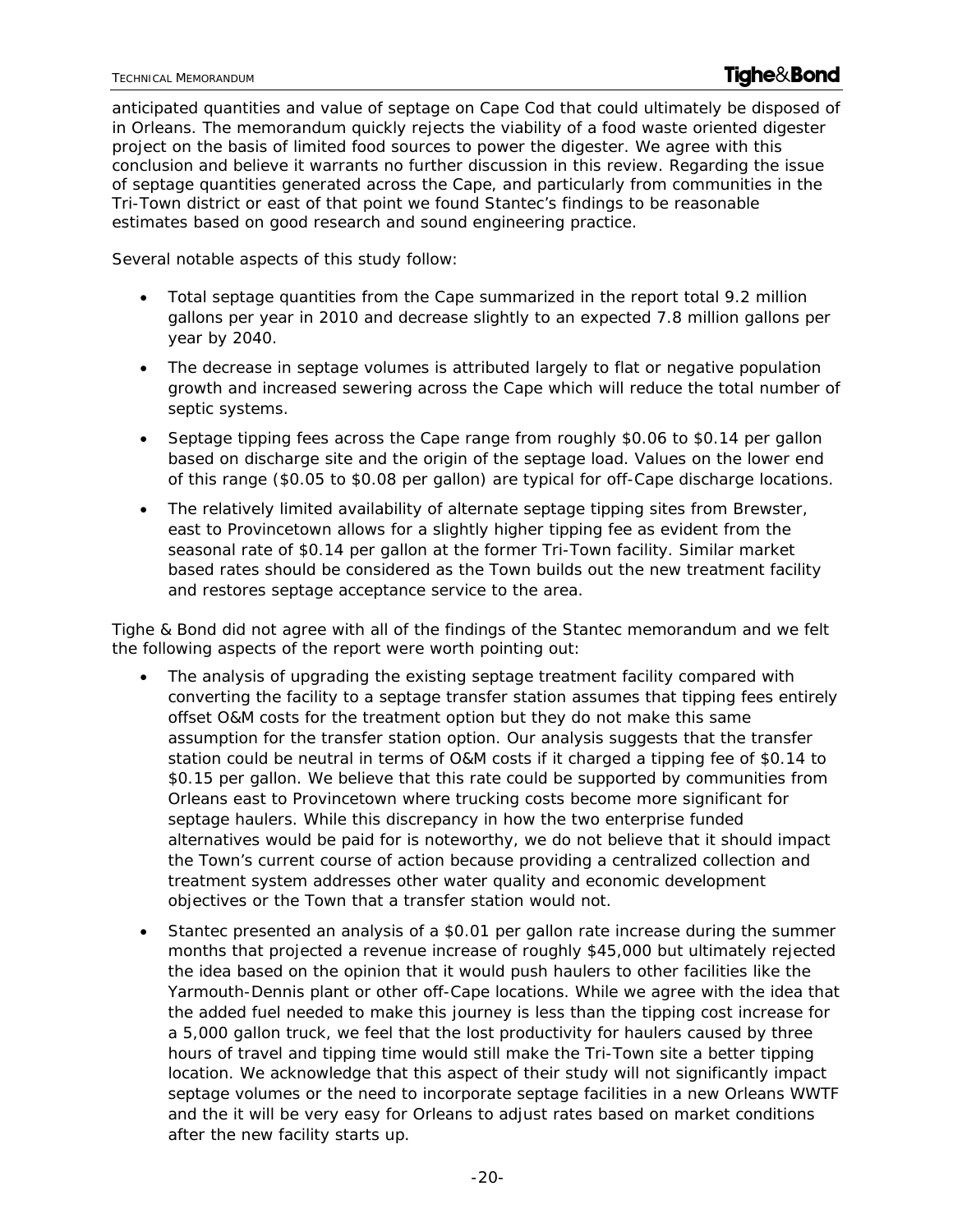## **6 Wastewater Process Selection**

Tighe & Bond reviewed AECOM's memorandum titled: Facilities Engineering – Preliminary Design Report (25% Design) Downtown Area Task 10.1.C.5 – Update WWTF Process Selection for the following criteria:

- Reasonableness of estimates of flows and quantities for wastewater, I/I, septage, wastewater treatment biosolids under current and future conditions;
- Conformance of treatment facility design with applicable Sate & County standards including TR-16 and the MassDEP Guidelines for the Design, Construction, Operation & Maintenance of Small Wastewater Treatment Facilities with Land Disposal;
- Suitability of wastewater treatment plant, septage and biosolids process design criteria and design details;
- Reasonableness of cost estimates for treatment facilities, including unit construction costs, construction related costs, engineering costs, contingencies and other cost factors;
- Reasonableness of estimated implementation phasing and construction durations; and
- Reasonableness of estimated operation and maintenance costs for collection and treatment facilities

A summary of our findings dealing with each of these review objectives follows.

## **6.1 Flows & Loads**

AECOM has followed standard engineering practice in their development of sewer system flow rates across the service area through their use of water use records, zoning and buildout analysis. We found their approach to estimating infiltration and inflow was in keeping with TR-16 recommendations for similar systems. However, our experience with newly constructed systems which utilize modern construction materials and quality control techniques suggests that the traditional TR-16 based approaches can be excessively conservative since they are based on older systems that utilize pipe materials more subject to cracks/leaking and have more frequent pipe joints throughout the system. To address this issue and avoid over sizing key infrastructure systems we recommend that AECOM survey newer systems, built within the last 10 to 15 years, utilizing PVC pipe gravity sewers and low pressure sewer networks similar to those proposed for Orleans to develop more reasonable I/I estimates and peaking factors.

AECOM's estimate of septage flows seems to somewhat arbitrarily decrease Stantec's septage estimate of 9.2 million gallons per year down to 6.0 million gallons per year (MGY). While it is not explicitly stated, we believe that the 6.0 MGY flow rate is based on 100% of the septage flow rate estimated for the year 2040 in the towns of Orleans, Brewster, Eastham, Provincetown, Wellfleet, and Truro. Their approach then divides this flow rate across 365 days per year when Stantec had assumed that septage would only be accepted during normal business hours, on Monday through Friday. Applying Stantec's approach to AECOM's 6.0 MGY estimate would yield a septage design flow of 24,000 gallons per day (GPD) rather than the 16,000 GPD that they have accounted for. Given that the Orleans facility has the potential to serve the entire outer Cape for septage treatment, we would favor increasing the septage volume to 24,000 GPD to better account for actual tipping practices. This approach would appropriately account for septage flows 20 years from now and due to a lag in collection system buildout following phase one plant construction, near term excess capacity at the plant could be used for additional septage acceptance.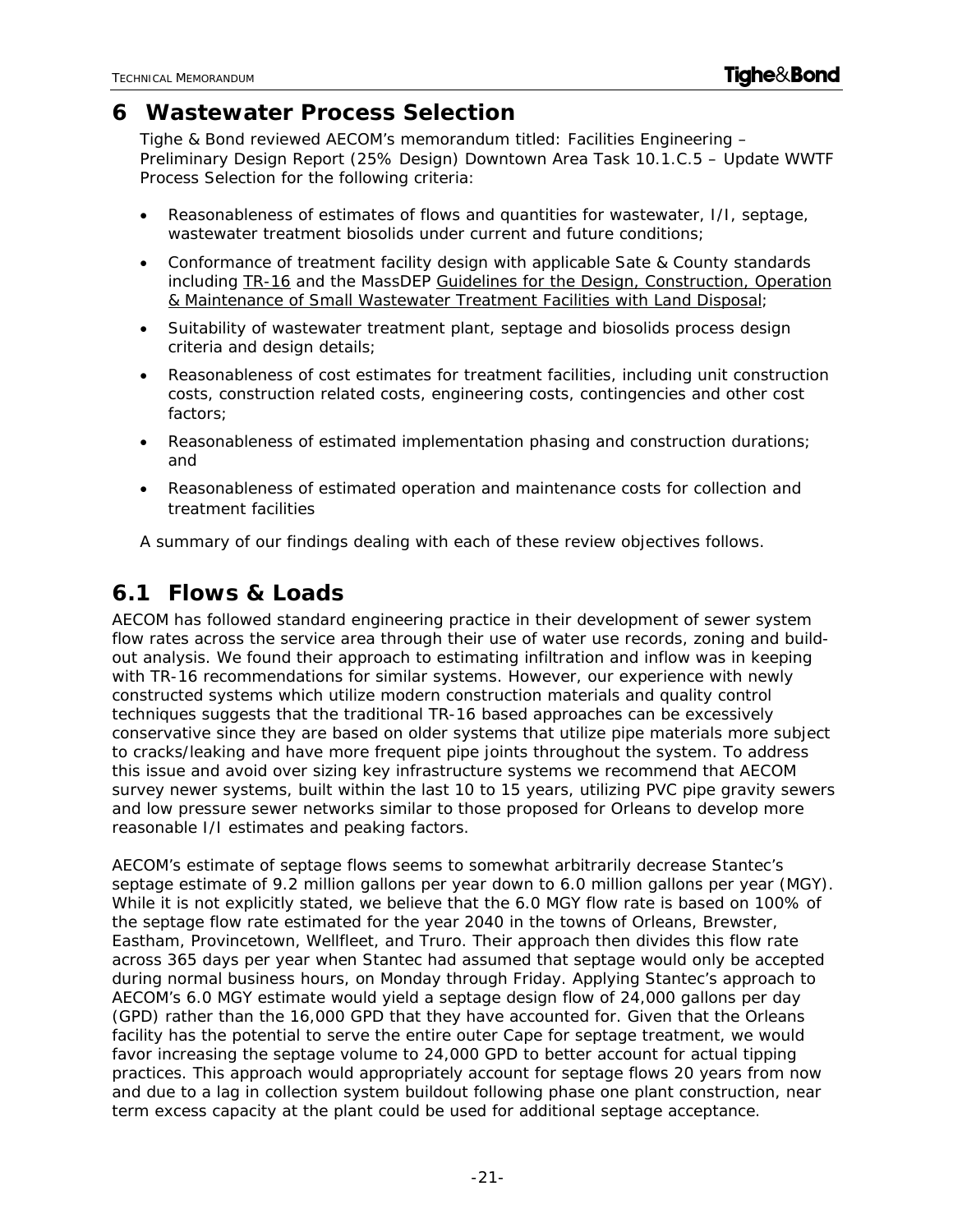#### TECHNICAL MEMORANDUM **Technical Memorandum**

In addition to septage quantities we also noted that AECOM utilized records from the Tri-Town facility to estimate septage strength. Unfortunately, there is no statement in the text of what values were used or where they were collected at the Tri-Town plant. Our experience, and EPA literature, suggests that septage loads for BOD and TSS can often be around 10,000 mg/l but also that they are highly variable. At these BOD and solids concentrations septage is roughly 40 times the strength of typical municipal influent for systems like this. AECOM should provide a more detailed accounting for the basis for these loads so they can be accurately factored into the design.

Once flows and loading rates are combined together for the purposes of treatment process design we would expect the report to present a discussion of peaking factors that includes a detailed discussion of variations in conditions and the basis for those variations. AECOM attempts to do this with respect to flow in Table 2 of their memorandum however we found that the lack of discussion regarding seasonal variation in flow could lead to oversized systems during the winter/non- tourist months of the year. Additionally, Table 4 of their report omits BOD, TSS and TKN values for the minimum month design condition. Not addressing these conditions explicitly in the design could lead to oversized process tanks and equipment and inefficient operation. We also noted that in deferring to "literature values" for peaking factors has resulted in a max day peaking factor of 2.8 while MADEP guidelines and Title 5 (310 CMR 15) only require a peaking factor of 2.0 for groundwater discharge facilities. Use of a lower peaking factor may be justified based on a review of more recently constructed systems as described above.

Regarding AECOM's summary of anticipated effluent limits provided in Table 5 of the report, we agree that the stated values are consistent with MADEP's RCGW-1 standards which are typically applied to groundwater discharge permits. However, we are also aware of specific concerns across the Cape related to nitrogen based contaminants and their impact on coastal embayments. While we acknowledge that our review has been limited to documents listed in the Town's RFP, and additional correspondence with MADEP may have occurred to confirm these limits, this information was not provided in the text. Our concern in this regard is that because the plant will be classified by MADEP as a major groundwater discharge requiring an individual facility permit it is subject to a public comment period and possible appeal. During this process it is likely that stakeholder groups will review the project for consistency with water quality goals developed through the Massachusetts Estuary Program (MEP). If this review suggest that plant effluent must be lower than the projected total nitrogen value of 10 mg/l this could significant impact design at a relatively late stage in the design process. This issue should be presented in more detail at this phase of the project to solicit stakeholder buy-in.

We recommend that AECOM revise the flow and load section of their basis of design report to address the deficiencies outlined above and better document the role of septage and collection system flows and loads on the WWTF design. We also felt that the flow and load section of their report could benefit from a discussion of what flow and load conditions are used for specific design elements and selection of the number of treatment trains used in the plant design.

## **6.2 Process Selection**

AECOM's report references a prior study prepared for the Town which performed an initial screening of several technologies and ultimately recommended the implementation of a membrane bioreactor (MBR) system. This study also ranked conventional activated sludge and sequencing batch reactors (SBR) as the second and third most favorable alternatives respectively based on "qualitative factors". Citing the success of local SBR facilities in Provincetown and Falmouth as well as design improvements made after the conceptual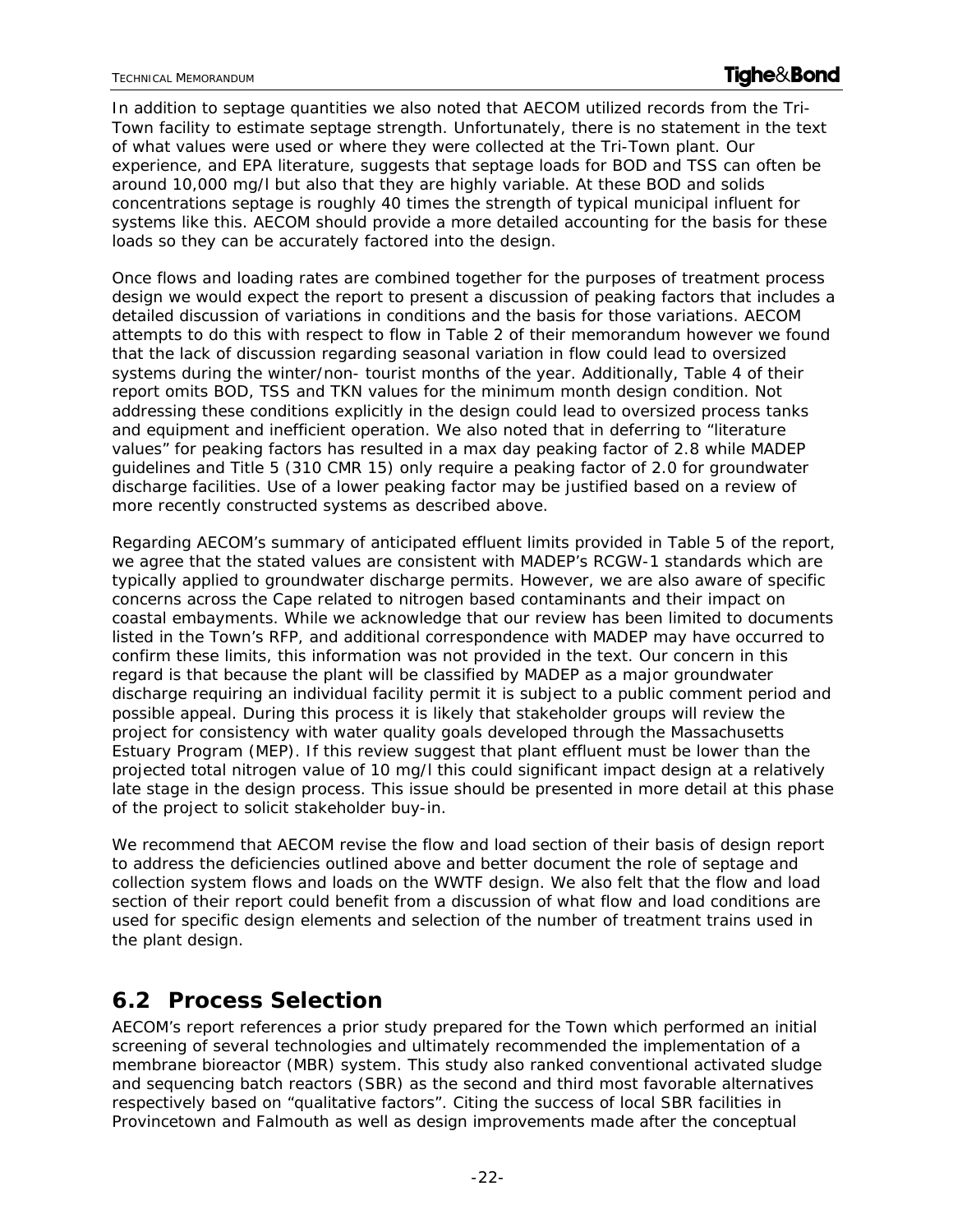design/technology screening phase, AECOM's report selects the MBR and SBR technologies for a more thorough quantitative analysis.

In general, we found AECOM's technical approach to be reasonable and in keeping with industry standards for similar analyses. Their report ultimately concludes that the MBR and SBR alternatives have 20-year life cycle costs of \$15.1M and \$14.7M, respectively. This represents a difference of less than 3% in terms of life cycle cost and we agree that based on the similarity of the costs that they have estimated it is reasonable to utilize non-cost differentiators as "tie-breaker" criteria as their report states. Through the consideration of non-cost differentiators AECOM ultimately recommends proceeding with the design and construction of an SBR system. However, our review identified several areas where specific equipment and material unit costs were low and replacement capital costs were omitted. We cannot say at this time if adjusting these costs will yield a different outcome, however we recommend that AECOM review these issues and report back to the Town before a decision is finalized. The paragraphs that follow detail additional observations made on the process selection portion of AECOM's memorandum.

**Headworks Screening** – Tighe & Bond agrees with AECOM's recommendation to utilize 2 mm and 6 mm screens for the MBR and SBR systems, respectively. The center flow screen that they are proposing is a proprietary design produced by the Hydrodyne Engineering company. While the screen is compact as stated in the report, it is worth considering other traveling rake or screw type screens for this application as the additional space required for such models is small and designing around a more traditional type of screen could help in the future if units required replacement.

**Membrane Bioreactor (MBR)** – AECOM's discussion of MBR systems seems to focus on hollow fiber products developed by Suez under the trade name Zenon. These products have been marketed for over twenty years in North America and they have a solid reputation in the marketplace. In addition to the benefits cited by AECOM for MBRs, we thought the following were also worth highlighting.

- MBR membranes have the ability to filter out fecal coliform and many other bacteria, reducing the reliance on UV disinfection systems for permit compliance;
- Superior solids retention provided by membrane filters protects soil absorption systems used for effluent disposal;
- Long solids retention times in MBR systems reduce sludge volumes over conventional activated sludge systems;

Regarding the drawbacks to MBR systems cited in the memorandum we found the following to be noteworthy.

- Membranes require some units to be offline for chemical cleaning operations but these events can be scheduled for off peak hours or the low flow season so we did not feel this was a significant drawback;
- While it is true that MBR effluent often has a lower effluent solids concentration than conventional activated sludge systems, it is probably only 1 to 3 mg/l lower than the proposed SBR and disc filter system. Additionally, the longer sludge age in the MBR likely produces a lower sludge yield than the SBR; and,
- Membranes must be stored wet so even during low flow seasons all membranes will need to be kept submerged and at least intermittently aerated even if not exposed to wastewater.

Overall, AECOM presented a reasonable discussion of system pros and cons. The discussion could have been improved by an additional description of the activated sludge process used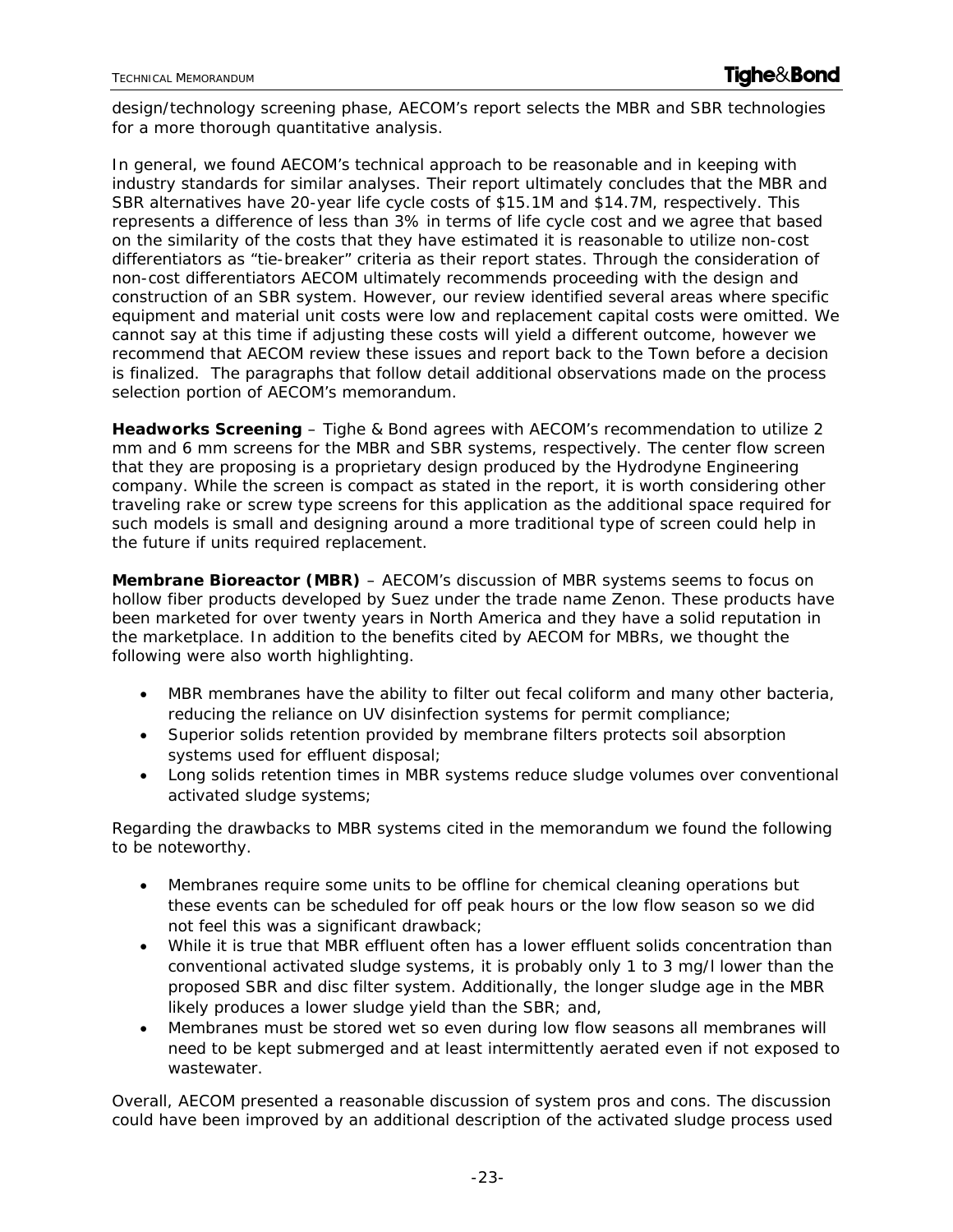in conjunction with the MBR system. Based on our experience with similar systems we would expect this MBR to be set up in a Modified Ludzac-Ettinger (MLE) configuration to achieve the anticipated total nitrogen limit of 10 mg/l. This configuration may require additional tank volume or partitioning to create anoxic and aerobic zones within the process that were not shown on the drawings or in the report. Aeration requirements and internal recycle flow rates were also absent from AECOM's discussion and should be included. Additionally, the discussion of the MBR process could benefit from a process flow diagram, similar to the one already included in the report, which also shows the mass-balance for BOD, TSS and total nitrogen across the plant.

**Sequencing Batch Reactor (SBR) –** AECOM's design memorandum seems to focus on an SBR design produced by Aqua-Aerobics, Inc. which is one of the leading SBR manufacturers in the North America. We agree with the author that SBRs have a long track record of reliable performance and the fact that similar systems are used nearby in Falmouth and Provincetown suggests that there is local expertise in their operation. Our review did not take exception to any of the stated benefits of SBR systems, however, we felt that similar claims related to; nitrification/denitrification without external carbon, multiple vendors providing equipment, and the ability to build above ground could all be made for the MBR as well. Also similar to AECOM's discussion of MBR systems, the SBR discussion did not include a process flow diagram with a mass-balance for pollutants across the plant. This information is typically included in preliminary design reports such as this and will be required by MADEP for their review of the Engineering Design Report that is required under the Groundwater Discharge Permit Program (314 CMR 5.0).

### **6.2.1 Technical Evaluation of Biological Process**

AECOM's memorandum does a reasonable job defining major process design elements for both MBR and SBR systems and we have provided specific comments on many of these aspects of the design in the subsections that follow. As mentioned in previous sections, the memorandum could benefit from process flow diagrams that indicate the mass-balance of regulated pollutants across each unit operation. Additional information regarding process aeration requirements, mixing requirements and several other parameters that are specific to each alternative were also omitted from the memorandum and text should be added to better describe these aspects of the design. Including vendor pricing submittals for MBR and SBR systems as an appendix to the memorandum could also be beneficial.

AECOM's technical evaluation of biological processes relies on both a lifecycle cost assessment of the two alternatives and several non-cost differentiators. A summary of both aspects of the evaluation follows.

AECOM's cost analysis of the MBR and SBR alternatives appears to be based on vendor quotes from Suez and Aqua Aerobics for MBR and SBR systems respectively. Both of these manufacturers are represented locally by the same equipment sales company, Technology Sales, Inc of Bolton, MA. We also noted that costs for influent screens and UV equipment were provided by this same firm. While Tighe & Bond has found both of these manufacturers and the local representative to be reputable, we believe it is prudent to solicit pricing from other MBR and SBR manufacturers such as Ovivo and Evoqua respectively to ensure that the current system costs are not overly inflated. Comparing alternate manufacturers may also reveal a more cost effective process configuration that saves money on structures or energy as well.

The two main aspects of any life cycle cost assessment are initial capital and long term operating costs. AECOM has done a reasonable job trying to capture initial capital costs by obtaining vendor quotes and developing conceptual system layouts. We found that their opinion of probable construction cost for both options included a reasonable amount of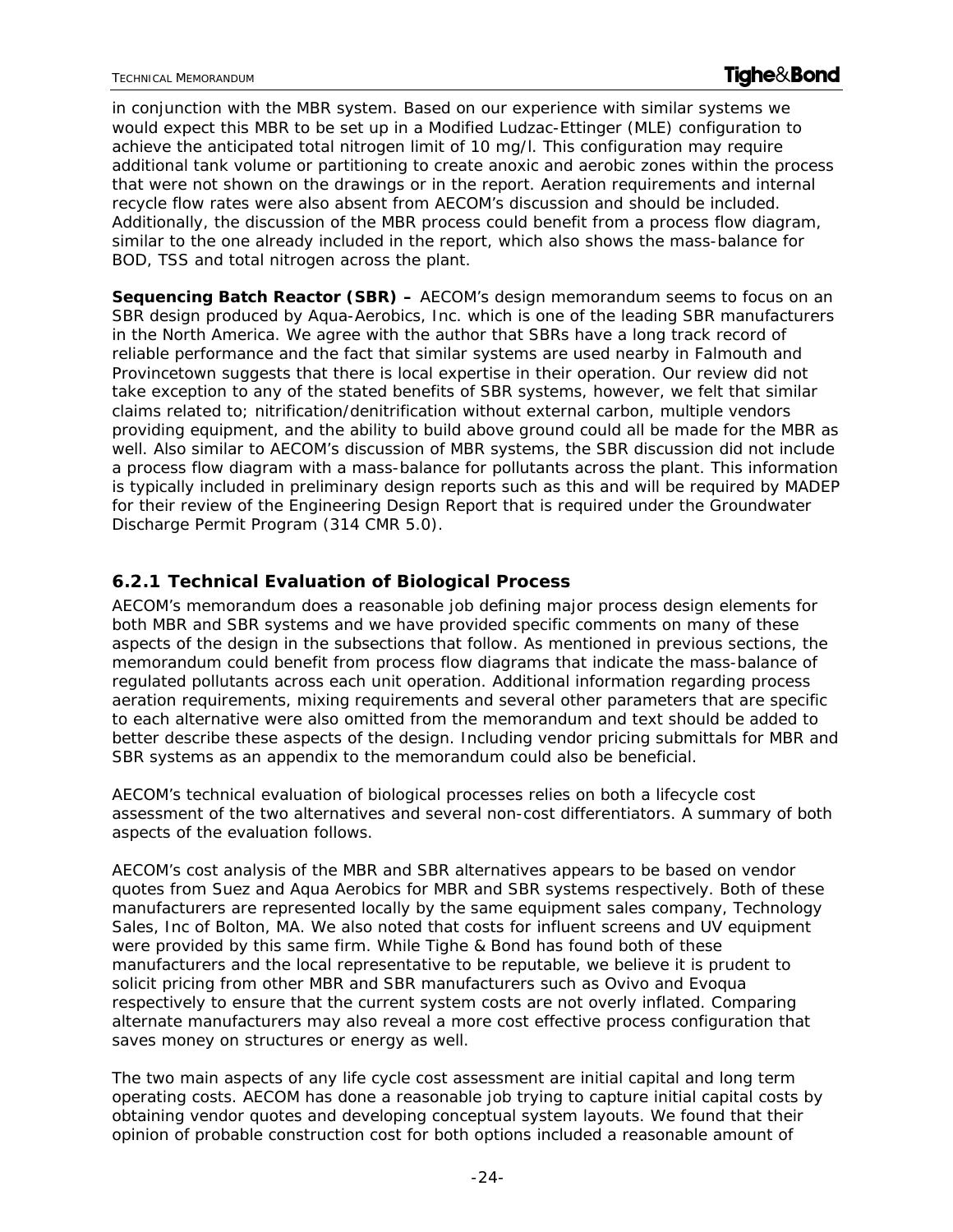detail given the level of design development. Similarly, values established for Contractor overhead and profit as well as project contingencies were in line with standard industry practice.

We reviewed specific cost data related to concrete and equipment to determine if these costs were in line with recent bid values and our experience with similar projects. Beginning with concrete, we tabulated the total required tank volumes for the SBR an MBR alternatives and determined that the two systems have process volumes of 958,000 gallons and 597,000 gallons respectively. In light of the nearly 460,000 gallon smaller tank volume associated with the MBR design we anticipated that concrete volumes and costs would be substantially lower for this alternative. However, after tabulating concrete quantities presented in the opinion of project cost we noted that SBR and MBR systems were projected to use roughly 2,522 and 2,349 cubic yards respectively. This 7% difference in concrete volume did not reconcile well with the projected 60% difference in tank volume and because of this we feel that these quantities should be revisited. Additionally, Tighe and Bond calculated gross unit costs for concrete used in AECOM's opinion of construction cost and noted that their values ranged from roughly \$700/CY to \$830/CY. These values are considerably lower than those observed in recent bids for off-Cape projects where we have seen unit costs of \$1,100/CY and greater. We suspect that on-Cape costs would be 10 to 15% higher than this value. While higher concrete prices would effect both options equally, they account for over \$2M in project costs and would have a significant impact on overall project cost that is worth quantifying at this time. We recommend that AECOM revisit these unit costs before finalizing the LCCA.

In addition to concrete costs we reviewed material costs for key components of the SBR and MBR systems as well as sludge blowers, septage receiving equipment, sludge thickening equipment and UV systems. For all of these systems and equipment items we found AECOM's stated costs to be in line with costs that we have recently obtained for similar scopes of supply. Similarly, many of the pumps listed in AECOM's estimate were in line with what we've experienced on similar projects. In spite of our general agreement with AECOM's approach to estimating capital costs we have outlined a number of design related issues in the following sections that we believe should be resolved before a decision is made regarding process selection. Some of these issues have potential cost impacts that should be addressed through a revised LCCA as well. Given that the two capital cost estimates are within the margin of error of each other we believe it is appropriate to withhold judgement on process selection until these issues are resolved.

In addition to the capital cost assessment provided in AECOM's memorandum their text cited six non-cost differentiators that they claim have changed since their prior process screening memorandum was submitted recommending MBR treatment. We felt it was worth addressing each of these items individually because it appears that the two treatment technologies are similar in cost and unless design changes modify the LCCA outcome it is appropriate to base the decision on these considerations. A brief discussion of each issue follows.

- Operational Complexity AECOM cites the addition of an effluent filter to the SBR design as something that reduces the need for SBR solids control and makes the system similar to MBR in terms of process reliability. We agree with this general assertion however, our coordination with disc filter manufacturers Kruger and Aqua Aerobics suggests that both firms recommend chemical cleaning of their filter media at least annually.
- Expansion Capability Tighe & Bond agrees that both systems are readily expandable and could accommodate projected Phase 2 expansion on the proposed site. It is worth mentioning that future phases of expansion will only include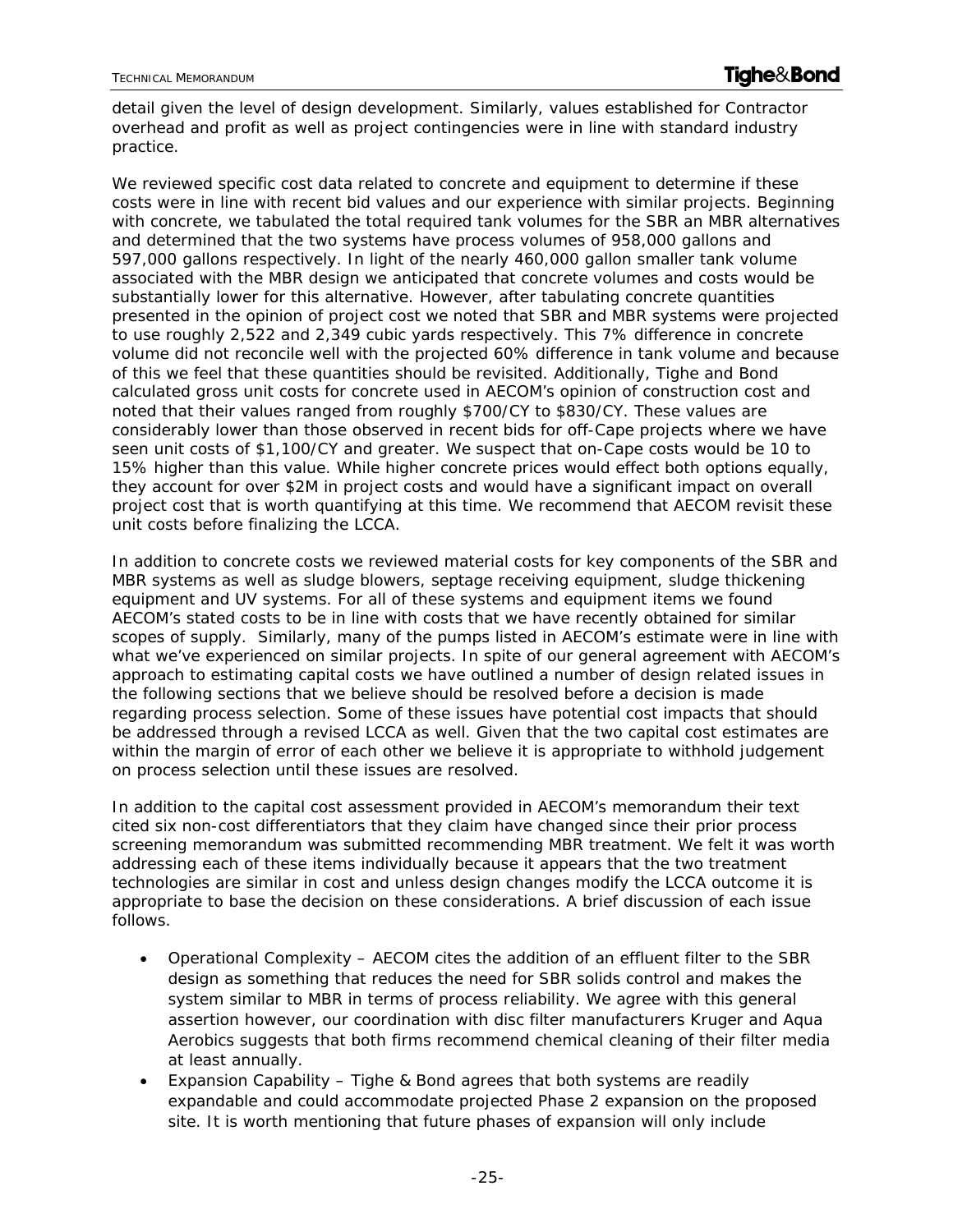additional tankage and support buildings should remain largely unchanged. This fact would seem to favor the MBR option because it's tank volumes are roughly 40% smaller than the SBR option.

- Ability to Achieve Lower Limits We agree with AECOM's claim that both MBR and SBR systems are capable of achieving nitrogen levels less than the anticipated 10 mg/l. How much less they are capable of will likely vary seasonally and is difficult to fully project until actual influent data is collected. We also thought that it was worth noting that both MBR and disc filter systems have been used to produce effluent phosphorous values of less than 0.1 mg/l through chemical addition. We agree that phosphorous limits have not appeared on many groundwater discharge permits in the State and they seem unlikely here. We recommend that AECOM confirm regulatory coordination on this issue or present a schedule for that process.
- Compatibility With Wick Well Disposal Wick wells are a shallow groundwater injection well sometimes used in effluent disposal for small treatment facilities. We agree with AECOM's conclusion that effluent filtration promotes longer life for groundwater discharge systems whether they are traditional infiltration beds or wick wells. Anecdotal evidence regarding problems with wick well failure in eastern Massachusetts seems to point towards effluent encouraging the growth of iron reducing bacteria that can then clog well screens and adjacent soils. This issue should be investigated separately before selecting wick well disposal.
- Footprint Requirements AECOM suggests that the land area required for the MBR system is similar to that required for the SBR system. While we agree that the two plans are not dramatically different we would like to see how some modest design changes outlined below would impact system size. Additionally, on a site that is relatively unconstrained this issue of spatial requirements seems to be better accounted for by the capital cost estimate.
- Prevalence of Technology AECOM cites the use of SBR systems in Provincetown and Falmouth as evidence of successful implementation and a skilled workforce that is familiar with the system. We agree with this conclusion but would also add that there are several smaller MBR systems across the region that are run by contract operators so there is a similar wealth of experience for that technology in the area too.

After reviewing AECOM's analysis of non-cost differentiators Tighe & Bond felt that there was not a compelling reason to fully commit to the SBR system at this time. While we agree with many of AECOM's technical analysis of both technologies we believe that several of the design related issues described in the following paragraphs should be resolved prior to finalizing a decision.

### **6.2.2 Comments Regarding Proposed Unit Operations**

In addition to the technical evaluation of biological processes AECOM provided additional detail regarding many of the unit operations throughout the plant which included their design rationale and sizing data. Comments specific to these elements of the design follow.

**Sludge Thickening –** AECOM's analysis of sludge handling systems begins with the assumption septage solids and waste activated sludge will be thickened to 4 to 6% solids by weight and hauled to an offsite solids processing facility like the ones in Cranston or Warwick, RI that many other facilities in the region use. The memorandum pays little attention to onsite dewatering and sludge stabilization technologies and we feel this is appropriate given the likely capital and operational costs associated with these systems compared to hauling thickened liquid. There may be good reasons to avoid these operations at the site such as odor potential, added capital cost and labor requirements. However given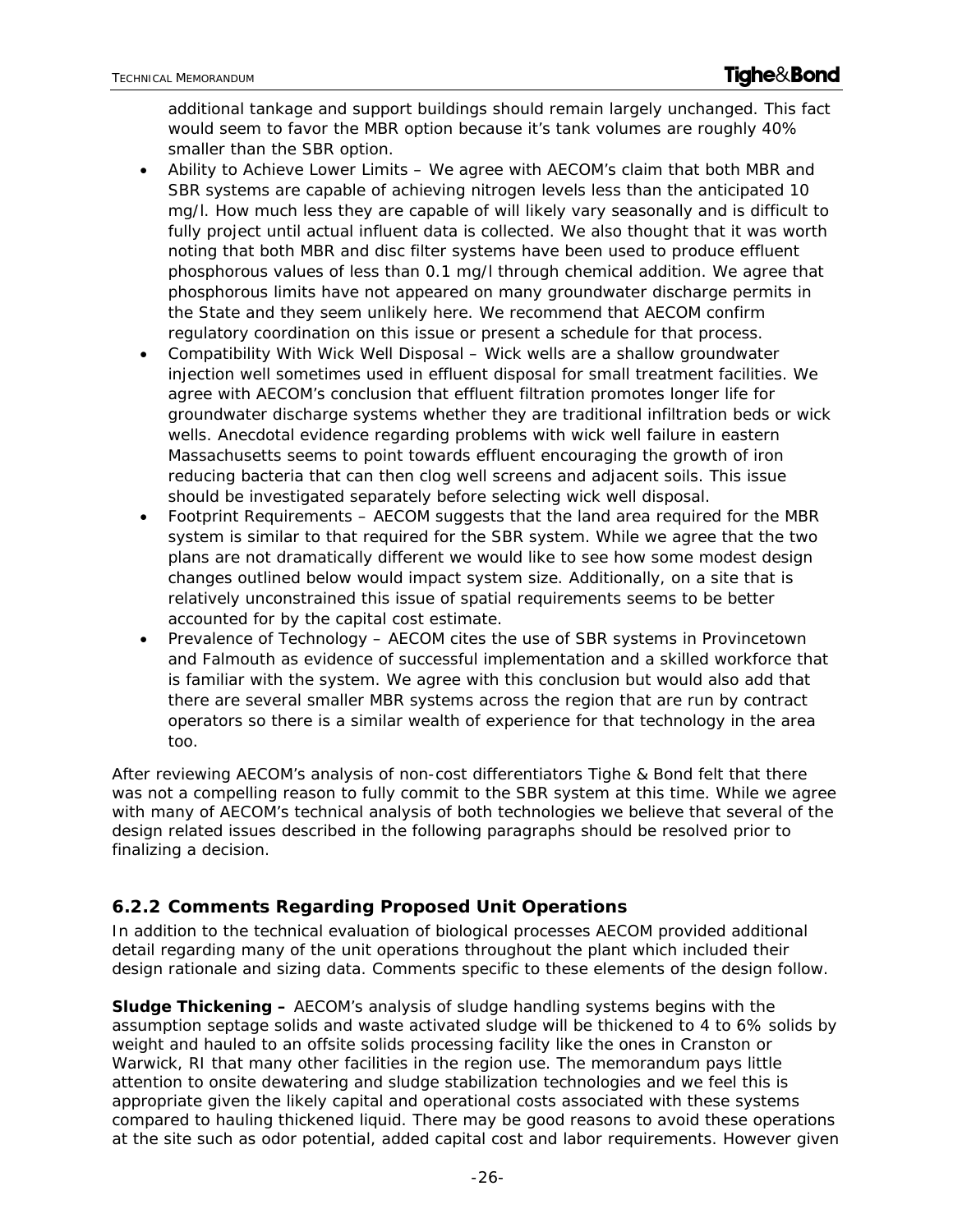the hauling costs associated with liquid sludge disposal an alternative that looks at reduced hauling of sludge cake instead should be examined.

We found AECOM's approach to sizing sludge thickening equipment, based on 6 hours/day and 5 days per week, to be reasonable given the likely staffing level of the facility. We also found the technologies that were considered, which included; disc thickeners, screw presses, rotary drum thickeners, and gravity belt thickeners, to be appropriate for the anticipated solids. Our experience and research suggests that each of these technologies could produce the desired solids concentration for thickened sludge. AECOM's analysis cites odor containment, a compact footprint and automation as reasons to focus future equipment selection efforts on disc thickeners and rotary drum thickeners. Tighe & Bond agrees with the use of these criteria in the selection process however, we also noted that there appears to only be one disc thickener manufacturer currently in the US market while there are multiple rotary drum thickener manufacturers. As design progresses we recommend that the space dedicated to sludge thickening be made large enough to accommodate either system and that bid documents allow for competitive bidding by multiple equipment manufacturers.

**Odor Control –** AECOM's analysis quickly excludes chemical odor control scrubbers and focuses on biofilters and activated carbon systems. Tighe & Bond agrees with this approach in general given the size of the facility, however we felt that several additional factors should be considered prior to finalizing odor control process selection. The first factor requiring additional consideration is the design air exchange rates listed in Table 7 of the memorandum. The rate of 18 air changes per hour (ACH) prescribed to the Septage Receiving Garage is in line with TR-16 and NFPA 820 requirements however the basis of design for the Headworks Building, sludge storage tanks and the flow equalization tank seemed to be on the high end of recommended ranges or above recommended air exchange rates. While we recognize that providing more fresh air and odor control capacity can reduce corrosion and improve worker safety we felt that several of the stated design points appeared excessive. By making excessively conservative design assumptions the Town is likely to experience higher construction costs in the form of oversized odor control and make-up air systems as well as higher heating and energy costs in the Septage and Headworks spaces due to excessive air turnover.

In addition to the proposed air flow rates, Tighe & Bond also questioned the need for odor control at the sludge storage tanks. While we agree that septage can be excessively odorous, secondary sludge is often a far lower source of odor at a treatment plant. We believe that if septage solids were sequestered in a gravity thickener, as primary solids and septage often are at large plants, this thickener could produce solids in the 5 to 10% range without additional processing. By keeping them separate from other waste activated sludge, the Town would also greatly reduce the odor potential of both secondary thickened and unthickened sludge. Our observations at other facilities indicate that some plants will even forgoe waste activated sludge aeration in exchange for mixing systems that can be used to agitate the tank immediately prior to truck load out. Our preliminary estimates on the size of a gravity thickener large enough to handle 24,000 gpd at a solids concentration of 8,000 mg/l indicate that the unit would only need to be 10 to 12 feet in diameter. A unit of this size could likely be constructed at a relatively low cost using precast concrete elements and it could decrease the size of sludge thickening, odor control and aeration systems. We recommend that AECOM consider the alternative design outlined above and revisit odor control flow rates in greater detail before finalizing equipment selection.

Regarding the memorandum's assessment of carbon and biofilter media we noted that AECOM's life cycle cost analysis of the two systems included carbon replacement every 550 days and biofilter media replacement every 10 years. These replacement timeframes can vary widely based on specific system designs and hydrogen sulfide loading rates and the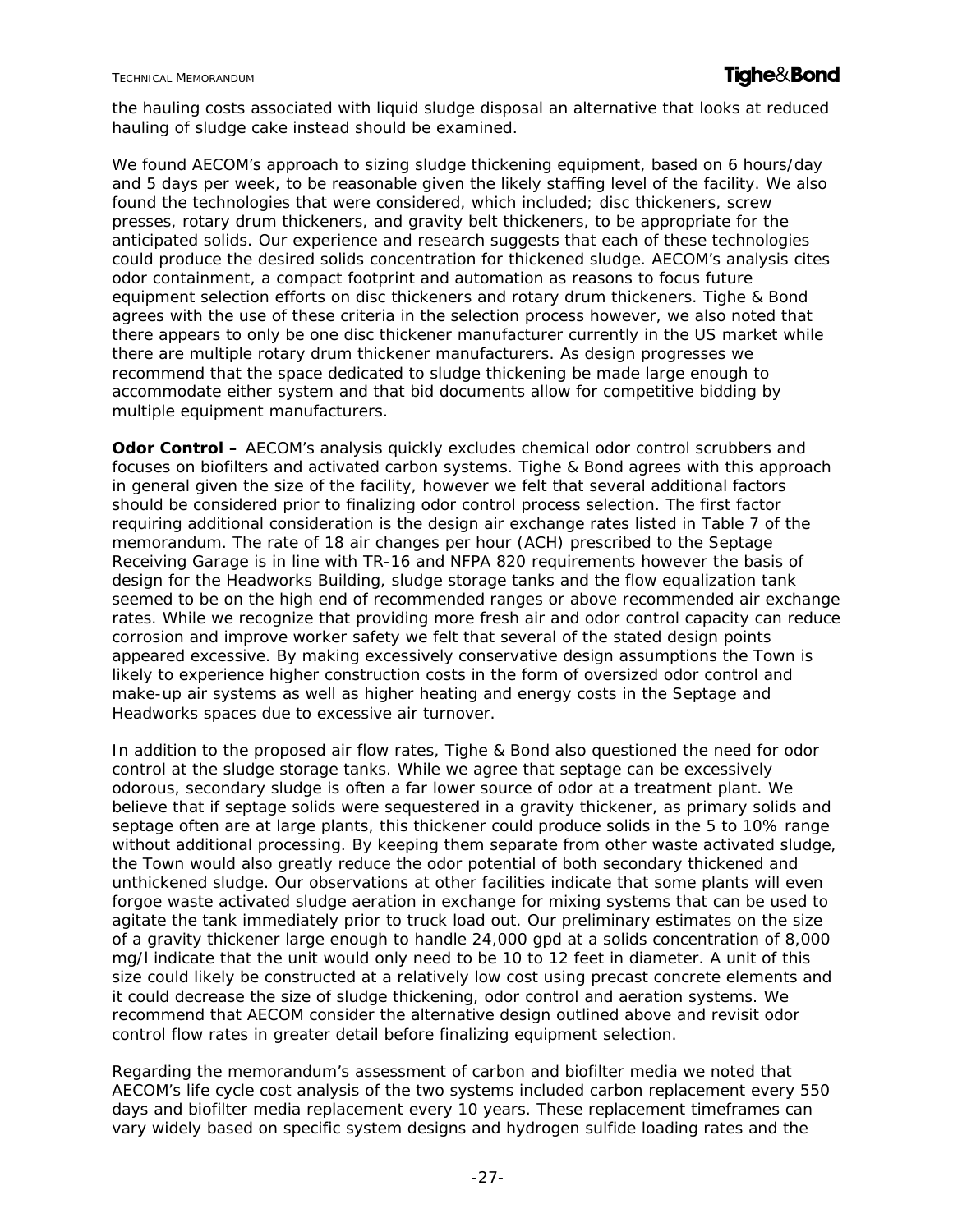latter issue can be difficult to estimate at new facilities. Regardless, our experience with similar systems at plants with similar design conditions suggests that activated carbon often lasts 2 to 3 years and biofilter media often requires replacement closer to 6 to 8 years. We also thought it was noteworthy that biofilters typically require irrigation to maintain the biological community that provides odor reduction and this can pose challenges in cold climates where water piping and filter media can freeze. Some facilities attempt to address this by putting the systems indoors which adds substantial cost to the system. Biofilters also occupy a much larger footprint than carbon systems and our estimates for a system treating the current design flow rate of 12,170 CFM indicate that roughly 4,000 square feet would be needed. In light of these observations and potential design changes we think it is appropriate or AECOM to revise the life cycle cost comparison based on updated air flow rates and media life cycles. More accurate sizing for the biofilter and a description of the structures and systems required to sustain it should also be provided.

**Post Filtration –** Tighe & Bond agrees with AECOM that filtration prior to discharge is a prudent step to protect groundwater discharge systems and ensure high quality effluent. MBR systems provide this through the membrane filtration step and the disc filter proposed under the SBR system also provides this. It is worth mentioning that both the MBR and disc filter have effective pore sizes that are lower than the filters used in total suspended solids testing (i.e. <15 micron), however MBR pore sizes are small enough to exclude fecal coliform bacteria while the 5 micron disc filter media cannot. Groundwater discharge regulations require effluent disinfection in both instances however numeric limit compliance is still possible in the event of a UV system failure with MBR while it is not with the disc filter.

**Disinfection –** AECOM has developed a design which utilizes UV disinfection technology which we believe to be appropriate for a facility like the Orleans WWTF. However, we noted that the proposed system utilizes an in-pipe pressurized UV technology as opposed to an open channel UV system design. We have found these systems to be more costly to operate than open channel systems and we believe that a more detailed life cycle cost assessment of UV systems is needed to account for construction cost, energy/cleaning chemical consumption, and bulb replacement. There are also more companies which manufacture open channel systems, allowing for a more competitive bid on the equipment.

**Administration/Laboratory Building –** While interior details for the treatment plant building are limited at this stage of design development we felt that AECOM's description of proposed spaces which included offices, a laboratory, messing facilities and a maintenance space all seemed appropriate given the likely use of the WWTF as a treatment facility and operations base for collection system staff. Given these projected uses we would also recommend creation of a small locker room with an employee shower and storage space for spare e-One grinder pumps.

In terms of the general layout of these facilities we thought that AECOM's design presented an efficient use of space. However, we noted that the common wall construction between the septage acceptance/sludge processing garage and the adjacent lab/administration building poses several challenges. The current level of design development does not allow a thorough evaluation of this issue but experience on similar projects suggests that the septage/sludge processing area will require Class 1, Division 1 (explosion proof) electronics under the NEC and NFPA 820 codes. This area may also require sprinklers and common walls with other spaces could require a 2 hour fire rating. These issues could increase costs for the entire facility and it may prove more cost effective to separate the septage and sludge operations from the administration building by a small distance. This separation would also prevent the possible migration of explosive or corrosive gas from the septage/sludge area into the administration building.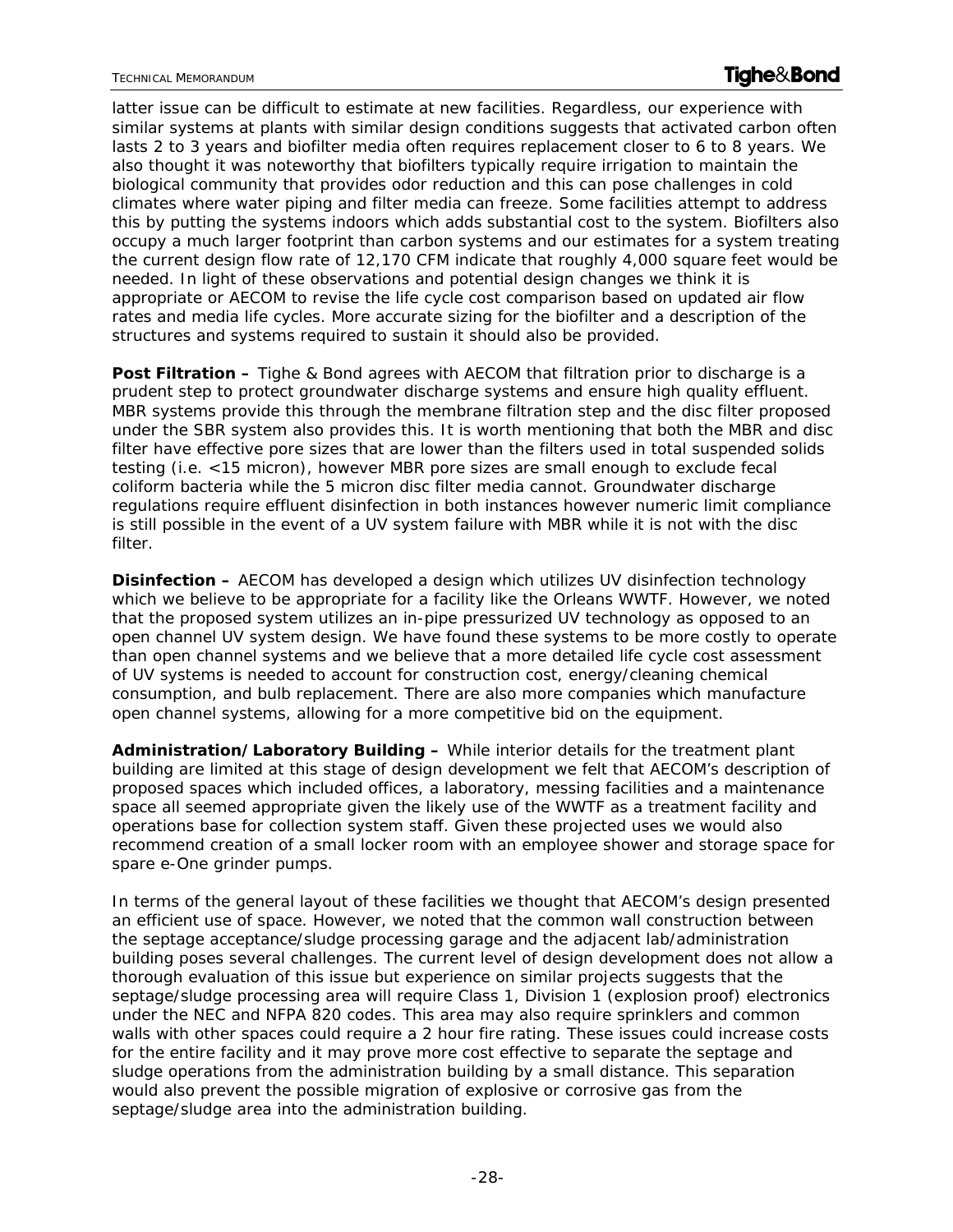**Septage Receiving –** Tighe & Bond agrees that the use of a septage acceptance plant as proposed in the memorandum is appropriate for the Orleans WWTF. As stated earlier in our report, we believe that the 6 MGD annual flow rate is better distributed across the typical five-day work week, resulting in a septage acceptance flow rate of 24,000 gpd. We also believe that there are benefits to sequestering septage related solids in either their own storage tank with descant capabilities or in a small gravity thickener as previously outlined.

**Headworks –** Proposed headworks screens, their capacity, and the level of redundancy are reasonable for the MBR and SBR treatment alternatives. Given the size of the facility it could be argued that conveying both screens to a common washer/compactor adds excessive cost and complexity to the system and that aspect of the system could be omitted. Alternately, there are other types of screens that perform both functions with a single machine more economically and these should be considered as design advances.

**Flow Equalization –** The proposed design includes two, 150,000 gallon tanks for the purpose of equalizing influent flows over a peak day flow. Our calculations, based on the method outlined in the Metcalf & Eddy design manual and a typical municipal diurnal curve indicate that an equalization volume of 70,000 to 80,000 gallons is needed to support phase 1 peak day flows. MADEP guidelines require a capacity of 25% of the design flow which is roughly 130,000 gallons for phase 1. Based on this analysis it appears that the volume of the equalization tanks could be reduced slightly to save cost, however the proposed volume is a conservative approach to the design. Filter backwash volumes which could end up in the flow equalization tank were not quantified in the report and they may explain the apparent excess capacity.

**Cloth Disc Filters –** Little information is provided regarding the cloth disc filtration system in the memorandum however based on the fact that much of the report is written around the Aqua Aerobics SBR we have assumed that AECOM's design is based on the same company's disc filtration system. The report should clarify the capacity of proposed filters and how many filters are tow be provided. Filter backwash rates and frequency should also be estimated and summarized in both the text and a mass balance process flow diagram.

**Post Equalization (SBR Only)** – The memorandum states that post equalization is required only for the SBR alternative and it appears that the design intent for this structure is to provide a reservoir for filter backwash water, a means to mitigate peak flows prior to UV disinfection, and a wet well for soil absorption system dosing. Information provided in the report was inadequate to determine if the volume of this tank is sufficient for any of these functions. Additionally, the stated number of pumps proposed for use with this tank appears to meet redundancy requirements based solely on the number of pumps but without an understanding of backwash flow rates and effluent disposal system loading rates it is impossible to determine if these systems meet industry standards.

**Effluent Pumping –** Effluent pumping from the WWTF site to the soil absorption system site will be required for both the MBR and SBR alternatives. Tighe & Bond recognizes that the discharge site has not been finalized at this time, therefore, a detailed evaluation of pumping requirements was not performed. Proposed pumping rates are adequate to convey the peak day flow but they would need to operate nearly constantly over the course of 24 hours to convey this flow and soil absorption systems and wick wells typically operate on a more cyclical dosing system. It appears that additional information regarding the discharge site must be finalized before the design can be completed and reviewed.

**Sludge Storage –** AECOM proposes routing screened septage directly into the waste activated sludge storage tank prior to thickening and trucking offsite for disposal. Tighe & Bond is somewhat concerned with this approach because it combines waste activated sludge which is rich with denitrifying bacteria with a fresh source of carbon to fuel their growth and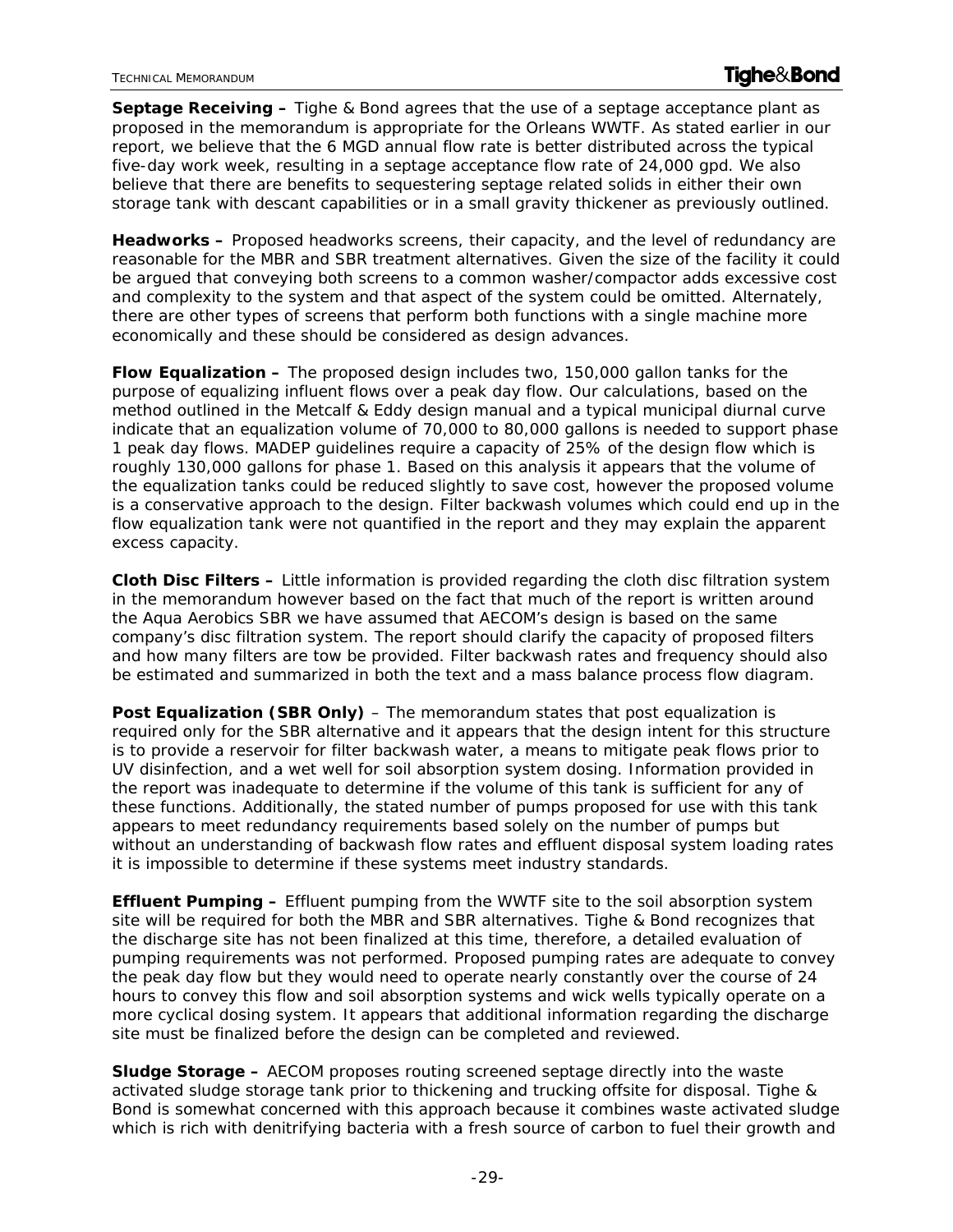potentially release nitrogen gas or lead to sludge bulking in the storage tank. Aeration in the storage tanks could mitigate this risk but it simply applies energy to a problem that could be solved more efficiently by keeping these materials separated. We would prefer to keep these two materials separate until immediately prior to mechanical thickening, or in the case of the gravity thickener option that was summarized previously, we would keep both types of sludge separate until they are loaded onto a truck for disposal. It was noted that AECOM assumed MBR waste activated sludge (WAS) would be about twice the solids content of SBR sludge (1% vs. 0.5%) at the time of wasting and this should result in smaller storage tanks for the MBR system. While this difference was reflected in the design, the same amount of storage in terms of days was not provided for both alternatives. Our experience suggests that at least four days of WAS and thickened waste activated sludge (TWAS) storage be provided for a plant like this to account for a lack of sludge processing across holiday weekends such as Thanksgiving or extended storm periods that divert resources. AECOM's current approach provides a satisfactory amount of TWAS storage but the WAS storage volume varies between 2.2 and 3.1 days which is inadequate. Furthermore, the storage capacity in days could be further reduced by adjusting the septage receiving quantity to 24,000 gpd as previously discussed.

**Aeration Systems –** AECOM has proposed coarse bubble diffuser systems for the equalization, WAS and TWAS storage tanks. Aeration rates appear to be based on mixing requirements specified by TR-16 or other similar guidance documents. As previously discussed, sequestering septage from WAS could negate the need for mixing air and allow the design to use a pumped mixing system immediately prior to truck loading or thickening. This may produce a lower capital cost and lower energy design. Additional information comparing these design alternatives should be presented.

# **6.3 Project Schedule**

Tighe & Bond has reviewed AECOM's proposed schedule presented in Table 23 of the report which claims a total project duration of 27 to 42 months from design phase through startup and testing. Tighe & Bond believes that this estimate may be overly optimistic in the following areas:

- **Preparation of Design Plans & Specification –** This had a stated duration of 6 to 9 months however obtaining Town buy-in and conducting value engineering or other design reviews could increase this process to 9 to 12 months.
- **Equipment Bidding –** Equipment bidding during the design phase was omitted from the schedule and should be included. Given the unique aspects of designing an MBR or SBR system Tighe & Bond recommends that the Town utilize a Goods and Services procurement process as allowed under MGL Ch. 30b to obtain firm equipment pricing and determine which vendor will be used. This will allow the designer to tailor spaces, tank volumes and equipment layouts to the specific items and configuration that the selected vendor proposes. This approach ensures competitive pricing and reduces the work associated with fitting off-spec equipment into the design during the construction phase of the project. This process should take roughly three months.
- **Construction Bidding –** Since the current project value exceeds \$10M state regulations require the Town to prequalify general contractors and filed sub bid contractors. This process must occur before the bid for the actual construction work can occur. Our experience indicates that contractor prequalification takes roughly three months to complete and bidding the actual construction work for general contractors and sub bidders will take an additional three months from the time of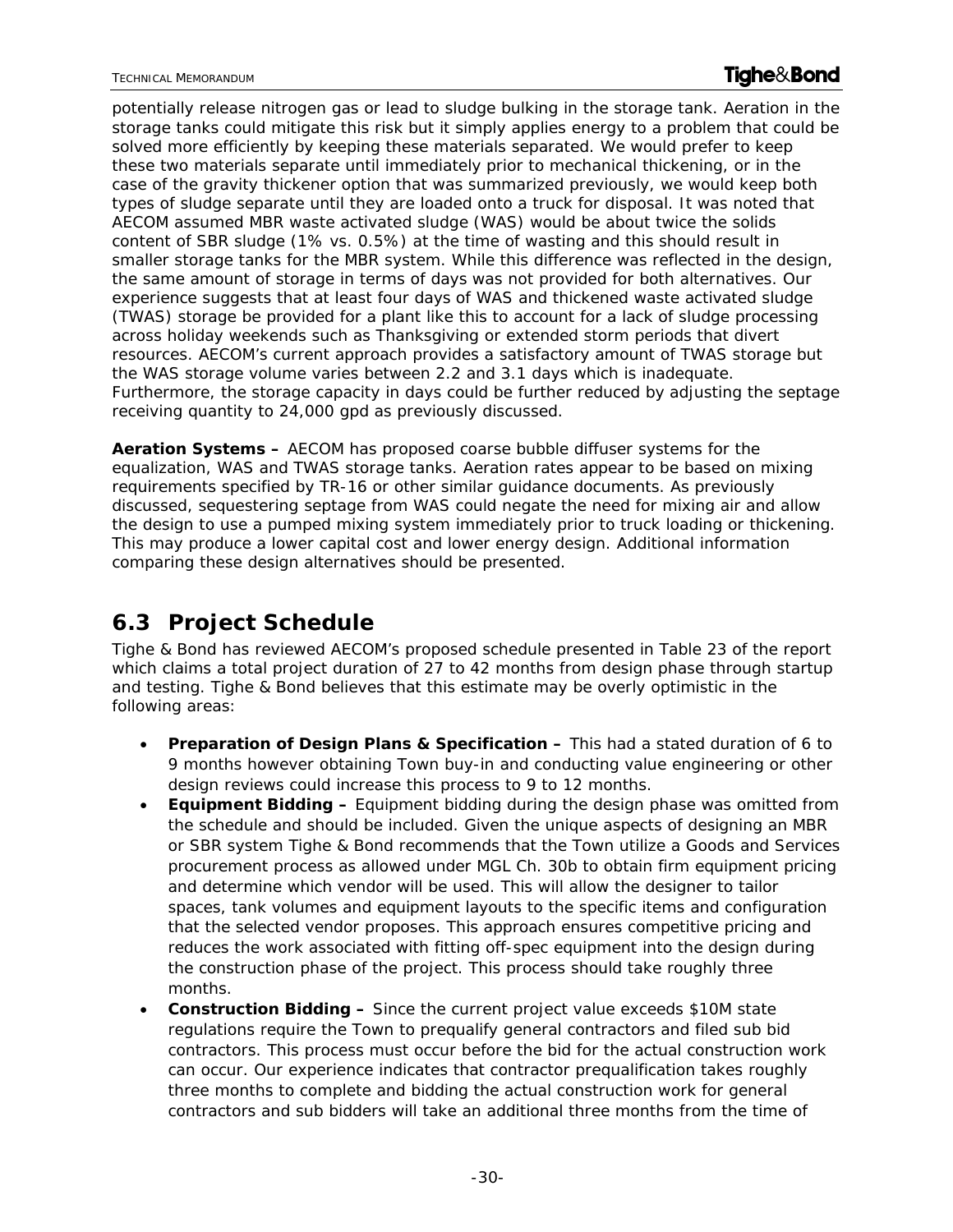advertisement to contract award. Contractor prequalification may occur prior to design completion to minimize it's impact on the overall project schedule.

 **Construction –** Based on our experience with projects of similar cost and complexity we anticipate the Orleans WWTF taking 18 to 24 months to complete rather than the stated 12 to 18 months.

It would be appropriate for AECOM to revise their proposed schedule to account for the issues summarized above and depict the revised schedule on a Gant Chart. Such a chart might also benefit from indicating funding deadlines for State Revolving Fund Loan applications and awards as well as annual Town Meeting appropriations.

# **6.4 Operation & Maintenance Costs**

AECOM's memorandum summarizes O&M Cost *Differences* for the SBR and MBR options for Phase 1 as indicated in the table below.

| <b>Description</b>                    | <b>MBR Option</b> | <b>SBR Option</b> |
|---------------------------------------|-------------------|-------------------|
| <b>Annual Costs</b>                   |                   |                   |
| <b>Cleaning Chemical</b>              | \$700             | \$0               |
| <b>Bioreactor Power Costs</b>         | \$22,275          | \$17,300          |
| EQ to Bioreactor Pumping Costs        | \$5,250           | \$10,500          |
| <b>Annual Cost Subtotal:</b>          | \$28,225          | \$27,800          |
| <b>Non-Annual Costs</b>               |                   |                   |
| Membrane Replacement (every 10 years) | \$120,000         | \$0               |

Tighe & Bond understands that the intent of this analysis was to compare two competing options so costs that were believed to be similar between the two options were omitted from the analysis. Since vendor submittals were not included in the report and massbalance PFDs were not provided it was impossible to check the validity of the costs summarized above. However, based on our experience with similar systems there were several other items that we felt should be explicitly called out in the O&M cost summary table before a treatment system choice is finalized. These items include the following:

- **Sludge Storage Odor Control & Mixing Air** Both odor control flow rates and mixing air requirements are typically determined based on the volume of a storage tank and the volume of liquid being stored. Since the MBR system produces WAS at roughly twice the solids concentration of the SBR it should require roughly half the storage volume to maintain 4 days of storage. Odor control and mixing air flow rates for the WAS tanks in particular should be included in this analysis to accurately show the savings associated with the MBR alternative.
- **Disc Filter Cleaning –** Tighe & Bond has recently performed several evaluations of similar disc filter systems an in all cases we have found that manufacturers recommend some type of chemical cleaning for the units. The recommended frequency of these cleanings depend on a number of factors that can be site specific